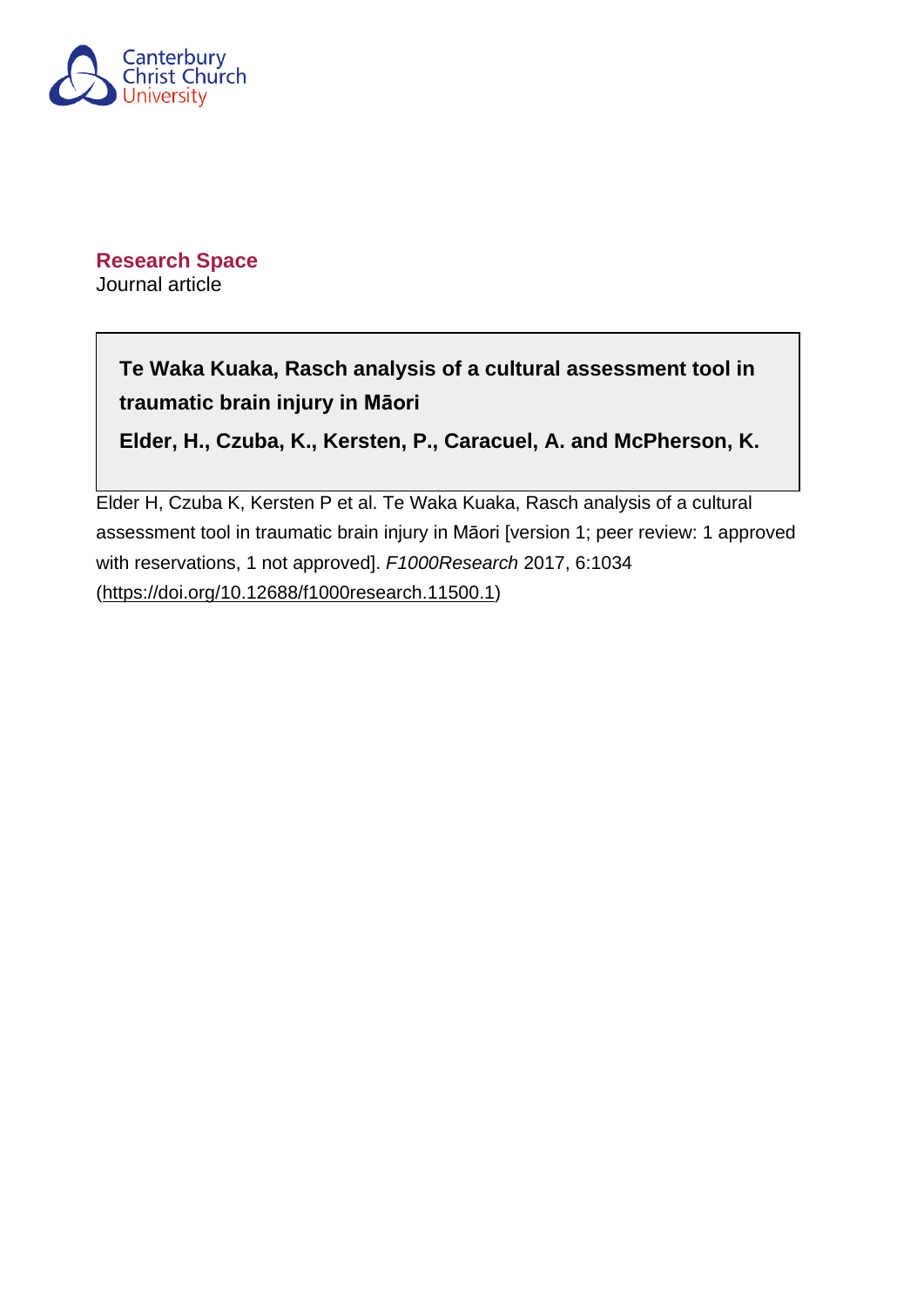Check for updates

# RESEARCH ARTICLE



# **[in traumatic brain injury in Māori](https://f1000research.com/articles/6-1034/v1)[version 1; peer review: 1**

# **approved with reservations, 1 not approved]**

Hinemoa Elder <sup>1</sup>, Karol Czuba<sup>2</sup>, Paula Kersten<sup>3</sup>, Alfonso Caracuel<sup>4</sup>, Kathryn McPherson<sup>5</sup>

Te Whare Wānanga o Awanuiārangi, Whakatane, New Zealand Auckland University of Technology, Auckland, New Zealand University of Brighton, Brighton, UK University of Granada, Granada, Spain Health Research Council of New Zealand, Auckland, New Zealand

**First published:** 30 Jun 2017, **6**:1034 **v1** <https://doi.org/10.12688/f1000research.11500.1> **Latest published:** 30 Jun 2017, **6**:1034 <https://doi.org/10.12688/f1000research.11500.1>

## **Abstract**

Background: The aim was to examine the validity of a new measure, Te Waka Kuaka, in assessing the cultural needs of Māori with traumatic brain injury (TBI).

Methods: Māori from around Aotearoa, New Zealand were recruited. 319 people with a history of TBI, their whānau (extended family members), friends, work associates, and interested community members participated. All completed the 46-item measure. Rasch analysis of the data was undertaken.

Results: All four subscales; Wā (time), Wāhi (place), Tangata (people) and Wairua practices (activities that strengthen spiritual connection) were unidimensional. Ten items were deleted because they did not fit the model, due to statistically significant disordered thresholds, nonuniform differential item functioning (DIF) and local dependence. Five items were re-scored in the fourth subscale resulting in ordered thresholds.

Conclusions: Rasch analysis facilitated a robust validation process of Te Waka Kuaka.

## **Keywords**

traumatic brain injury, Māori, Rasch analysis, measurement

| <b>Open Peer Review</b> |      |      |
|-------------------------|------|------|
| Approval Status X ?     |      |      |
|                         |      | 2    |
| version 1               | x    |      |
| 30 Jun 2017             | view | view |

- **Stephen McKenna**, Manchester University, 1. Manchester, UK
- **Sara Simblett**, King's College London, 2. London, UK

Any reports and responses or comments on the article can be found at the end of the article.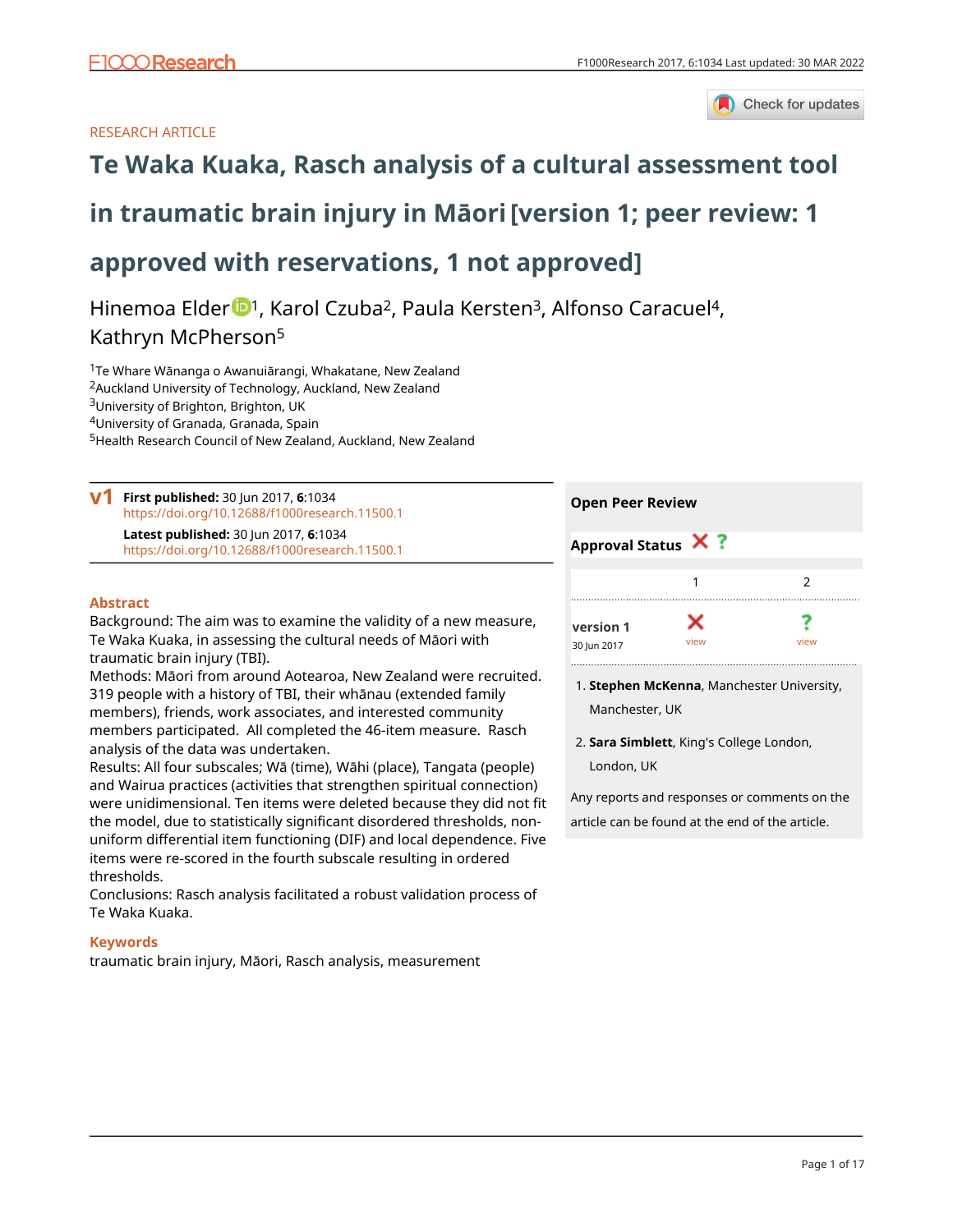**Corresponding author:** Hinemoa Elder ([hinemoa@xtra.co.nz\)](mailto:hinemoa@xtra.co.nz)

**Competing interests:** No competing interests were disclosed.

**Grant information:** This research was funded by the Health Research Council of NZ [14-060]. *The funders had no role in study design, data collection and analysis, decision to publish, or preparation of the manuscript.*

**Copyright:** © 2017 Elder H *et al*. This is an open access article distributed under the terms of the [Creative Commons Attribution License](http://creativecommons.org/licenses/by/4.0/), which permits unrestricted use, distribution, and reproduction in any medium, provided the original work is properly cited. Data associated with the article are available under the terms of the [Creative Commons Zero "No rights reserved" data waiver](http://creativecommons.org/publicdomain/zero/1.0/) (CC0 1.0 Public domain dedication).

**How to cite this article:** Elder H, Czuba K, Kersten P *et al.* **Te Waka Kuaka, Rasch analysis of a cultural assessment tool in traumatic brain injury in Māori [version 1; peer review: 1 approved with reservations, 1 not approved]** F1000Research 2017, **6**:1034 <https://doi.org/10.12688/f1000research.11500.1>

**First published:** 30 Jun 2017, **6**:1034<https://doi.org/10.12688/f1000research.11500.1>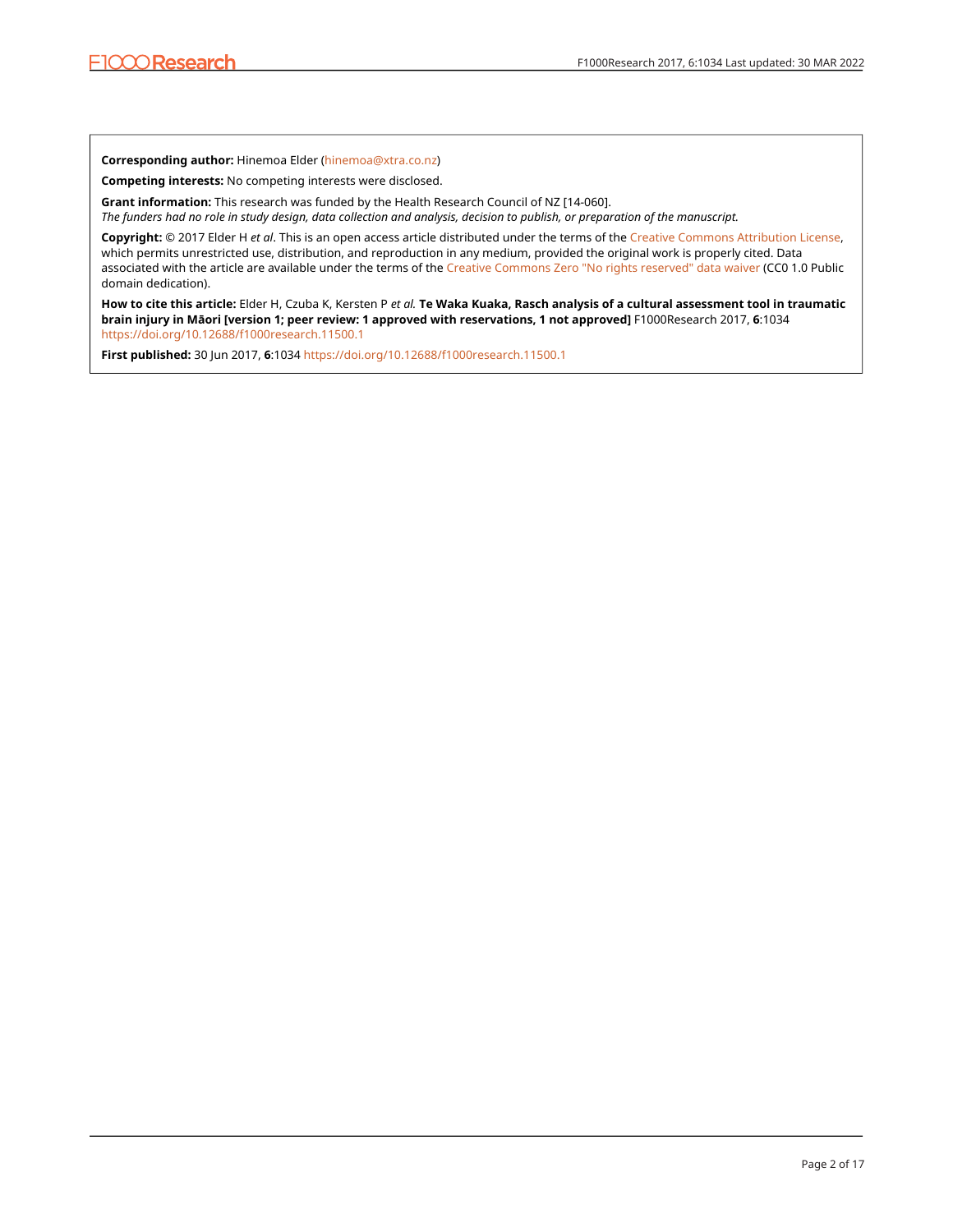### **Introduction**

Traumatic brain injury (TBI) in Māori is a significant health problem. Recent population data shows that Māori youth are three times more likely to sustain clinically significant TBI compared to non-Māori ([Feigin](#page-12-0) *et al*., 2013). A complicating factor in responding to Māori with TBI has been the lack of understanding of the cultural importance of injury to the brain and head to Māori, given the primacy placed on the head in Māori culture. For instance, 'he tapu te upoko' is a well-known saying from Te Ao Māori (the Māori world) which means, the head is sacred, clearly indicating the important 'place' of brain injury from a cultural perspective (28th Mā[ori Battalion, 2011\)](#page-11-0). Recent work has explored these concepts and developed a Māori theory and praxis of TBI ([Elder, 2013a; Elder, 2013b](#page-12-0)). What that research found was that the concepts of wā (time), wahi (place), tangata (people) and wairua practices (activities that strengthen the unique connection between Māori people and the universe) were central to Māori in navigating recovery. Indeed, how much time is taken, where assessment and treatment takes place, who is present at assessments, and what culturally salient activities are embedded in these assessments and treatment are well understood by practitioners as being critical to the engagement of Māori whānau, although formal research in these areas has not been conducted. Practice-based evidence also shows that without these factors being implemented, Māori whānau disengage from services and therefore miss out on rehabilitation interventions, leading to compromised outcomes. Allocating enough time when working with Māori has recently been identified as vital to ensuring cultural practices are undertaken and therefore more accurate assessment and recommendations are provided (Elder *et al*[., 2016](#page-12-0)). These aspects of comprehensive assessment of Māori may be in tension with clinical imperatives that emphasize efficiencies of time and prioritize brevity of assessment and treatment.

While some needs of patients and relatives after a TBI are held trans-culturally, others depend on the specific social and cultural context in which people live. As tools for the assessment of these needs are influenced by culture, measures adapted from other cultures have shown substantial differences between countries, even if they share historical roots and language [\(Norup](#page-12-0) *et al*., 2015).

Despite some, albeit variable, awareness by health practitioners and researchers of these cultural issues [\(Harwood, 2010](#page-12-0); [Harwood](#page-12-0)  *et al*[., 2012](#page-12-0)), no measures have been developed that might help conceptualize the magnitude and nature of the cultural needs associated with Māori TBI. Such measures should enable tailored responses to these needs and thereby improve recovery outcomes and communication between whānau and clinicians, and therefore improve the quality of assessments. The lack of such measures means that Māori cultural needs in the context of TBI lack recognition and attention, or if there is some awareness of these on the part of clinicians the approach is not systematically provided or monitored ([Elder, 2012\)](#page-12-0).

Measures used to monitor recovery and needs post-TBI, such as neuropsychological tests, have been developed elsewhere; and Māori cultural norms and validation in the Māori community have not been carried out, although such work is now underway in the context of the ageing brain ([Dudley, 2016](#page-12-0)). This issue is well recognized as contributing to difficulties in interpreting scores for Māori [\(Ogden & McFarlane-Nathan, 1997\)](#page-12-0). Experts in crosscultural neuropsychology warn that adaptations of tools across cultures has serious drawbacks that affect all stages of the assessment: review of records; interviews; neuropsychological testing; and interpretation of results [\(Puente](#page-12-0) *et al*., 2013). Having measures developed by Māori for Māori is therefore a critical issue in ensuring cultural validity. Indeed, there continues to be some debate about what can be measured and how this could occur in a culturally authentic way, given the experience of historical measures being used as a means of cultural marginalization of Māori ([Durie, 2004\)](#page-12-0). Developing such measures aligns with the literature on Patient Reported Outcome Measures (PROM) that recognizes these measures as a central component to improving multiple facets of care and support, raising the quality of outcomes from illness and injury including in TBI ([Friedly](#page-12-0) *et al*., 2014; [Reeve](#page-12-0)  *et al*[., 2013](#page-12-0)). The need for a dual purpose tool which serves to assess both cultural needs and also measure outcomes with cultural salience for Māori is apparent from clinical experience, and is frequently requested by Māori whānau seeking tools they feel reflect their realities. The lack of such measures in the literature indicates this is a significant gap that needs to be addressed.

This study aimed to examine the internal construct validity of a post-TBI assessment of Māori cultural needs and outcome measures by Rasch analysis.

#### **Methods**

#### Study procedures and data collection

A 46 item draft scale was developed from verbatim quotes taken from transcripts of an earlier phase of the study (see [Supplementary File 1\)](#page-11-0), and refined using a culturally responsive method ([Elder & Kersten, 2015](#page-12-0)). Rangahau Kaupapa Maori (Māori research approaches determined and conducted by Māori, with the goal of supporting Māori health advancement) were utilized.

The statements used in the first iteration of the tool came from Māori participants in marae wānanga (traditional learning fora). The items were then refined via four focus groups, with the final group of participants having experienced TBI. This was to ensure the items were acceptable to those with direct experience, and that the items had face validity in addressing the sub-scale areas and were easily understood. The measure was then completed by 319 participants from a range of settings in the North Island of Aotearoa, New Zealand, between June and November 2015. They included attendees at Kura Reo; a week-long total immersion Te Reo Māori wānanga (Māori language learning environment). The attendees had a range of proficiencies in speaking Te Reo Māori, from beginner to expert level.

People were invited to participate in two ways. First, via Māori health service providers, appointments were set up with the first author. Second, wānanga groups were offered participation and the first author provided a presentation about the project, answered questions and provided oversight of completion of the tool. Inclusion criteria were Māori with TBI, or non-Māori who were part of Māori whānau (extended families), for example by marriage,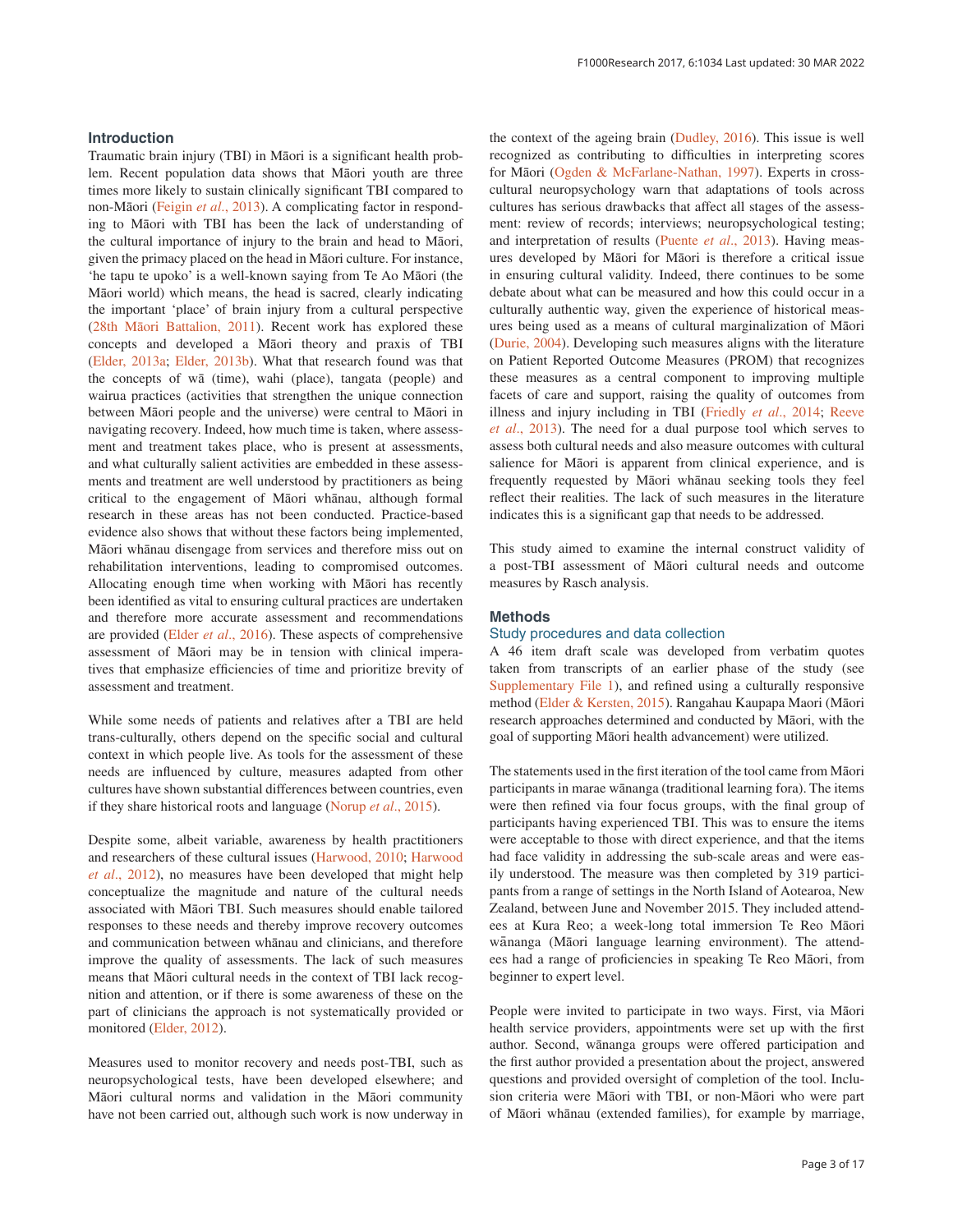<span id="page-4-0"></span>whānau members, friends of Māori with TBI, those with work connections with Māori with TBI and Māori community members concerned about TBI. TBI was defined by self-reporting, as either confirmed, possible or unknown. Information was collected about TBI severity and placed into mild, moderate, severe and unknown categories, however given the questionable accuracy of selfreporting, this data was not included in our analysis. The emphasis here was on offering participation to whānau as well as to individuals affected by TBI. This reflects the centrality of whānau as a health and wellbeing construct, which is well recognised in Māori scholarship ([Durie, 2001](#page-12-0)) and tikanga (cultural lore) ([Moko-Mead, 2003\)](#page-12-0). Indeed, the theoretical basis of this tool proposes that TBI affects the whole whānau and that the whole whānau needs to considered as "the patient" ([Elder, 2013a\)](#page-12-0). All 319 participants provided written informed consent. The research was approved by the Health and Disability Ethics Committee of NZ (14/CEN/17) and by Te Whare Wānanga o Awanuiārangi, the first author's institution (EC14 034HE). Participants were supervised by the first author or a research assistant, when completing the draft 46-item outcome measure. These data were then entered into the Rasch analysis software programme, RUMM2030 ([Andrich](#page-11-0) *et al*., 2010).

The instrument resulting from the earlier research [\(Elder, 2013a\)](#page-12-0) contained four subscales and 46 items. The four subscales were labeled Wā (time), Wāhi (place), Tangata (people) and Wairua practices (Wairua is defined here as an aspect of health and well-being characterized as a unique connection between Māori people and all aspects of the universe). The participants were invited to score each of the items as strongly agree, agree, disagree or strongly disagree. While debate continues around whether or not to include a neutral response option in surveys or assessment tools, the rationale used here aligns with others who have shown absence of a neutral option encourages mental effort to engage with the item and negates the effect of social desirability bias [\(Krosnick](#page-12-0) *et al*., 2002). Other demographic information was collected about each participant as presented in Table 1.

#### Data analysis

All analyses of each of the subscales were carried out using RUMM2030 [\(Andrich](#page-11-0) *et al*., 2010) in order to determine the fit of the data to the Rasch model. Rasch analysis is a probabilistic mathematical model that draws on item response theory with the advantage of estimating the item difficulty and the person ability separately, which is not possible using measures based on classical test theory (Hays *et al*[., 2000](#page-12-0)). The 1-parameter logistic function enables item difficulty to vary but assumes all items discriminate equally. Before Rasch analysis is used to transform ordinal observation data into linear measures, the Rasch fit statistics are examined to enable assessment of any threats to linear measurement (Haigh *et al*[., 2001; Whiteneck](#page-12-0) *et al*., 2011).

Rasch analysis is used to assess the measurement properties of existing measures and to guide the development of new ones (Czuba *et al*[., 2016\)](#page-12-0). The Rasch model states that the outcome of an encounter between a person and an item is governed by the product of the construct of interest of the person, together with the

#### **Table 1. Demographic characteristics of study participants.**

|                               | Category                           | <b>Frequency</b> | <b>Percent</b><br>of total |
|-------------------------------|------------------------------------|------------------|----------------------------|
| Age                           | $11 - 25$                          | 81               | 25.4                       |
|                               | $26 - 35$                          | 78               | 24.5                       |
|                               | $36 - 50$                          | 86               | 27                         |
|                               | $51 - 76$                          | 74               | 23.2                       |
|                               | Male                               | 118              | 37                         |
| Gender                        | Female                             | 200              | 62.7                       |
|                               | Trans                              | 1                | 0.3                        |
|                               | Whanau                             | 176              | 55.2                       |
|                               | Friend                             | 48               | 15                         |
| Relationship                  | Job related                        | 32               | 10                         |
|                               | Community<br>member                | 63               | 19.7                       |
|                               | Tāmaki Makaurau/<br>Te Tai Tokerau | 183              | 57.4                       |
|                               | Hauraki Waikato                    | 47               | 14.7                       |
| Main Iwi of                   | Ikaroa-Rāwhiti                     | 18               | 5.6                        |
| origin by Maori<br>Electorate | Te Hauāuru                         | 6                | 1.9                        |
|                               | Waiariki                           | 56               | 17.6                       |
|                               | Te Tai Tonga                       | $\mathbf{1}$     | 0.3                        |
|                               | Other                              | 8                | 2.5                        |
|                               | Confirmed                          | 183              | 57.4                       |
| <b>TBI type</b>               | Possible                           | 87               | 27.3                       |
|                               | Unknown                            | 49               | 15.4                       |

easiness of the item (Bond  $& Fox, 2001$ ). The person's estimate of cultural needs is derived by dividing the percentage of items that scored highly, by the percentage of items scored in the low range, and then by taking the natural log.

Scalable items are important because they capture difficulty, and make the measurement useful in a practical sense. For instance, an item with high difficulty means it more urgently needs to be acted upon, and fluctuations can be monitored. Likewise, items which capture low, and intermediate levels of need are important in a measure, so that both lower and intermediate levels of need can be identified, and changes over time can be monitored and responded to. In the Rasch model, the item difficulty is estimated by calculating the odds of success in identifying those who scored highly and those who scored in the low range.

Each item within the scale has its own level of difficulty on the trait (item parameter), and every person has his or her own level of "ability/trait". Item parameters are estimated independently from the person parameters and once they are identified they can be placed along the same interval scaled ruler. The item and person performance probabilities determine the interval sizes on the "ruler" of the measure.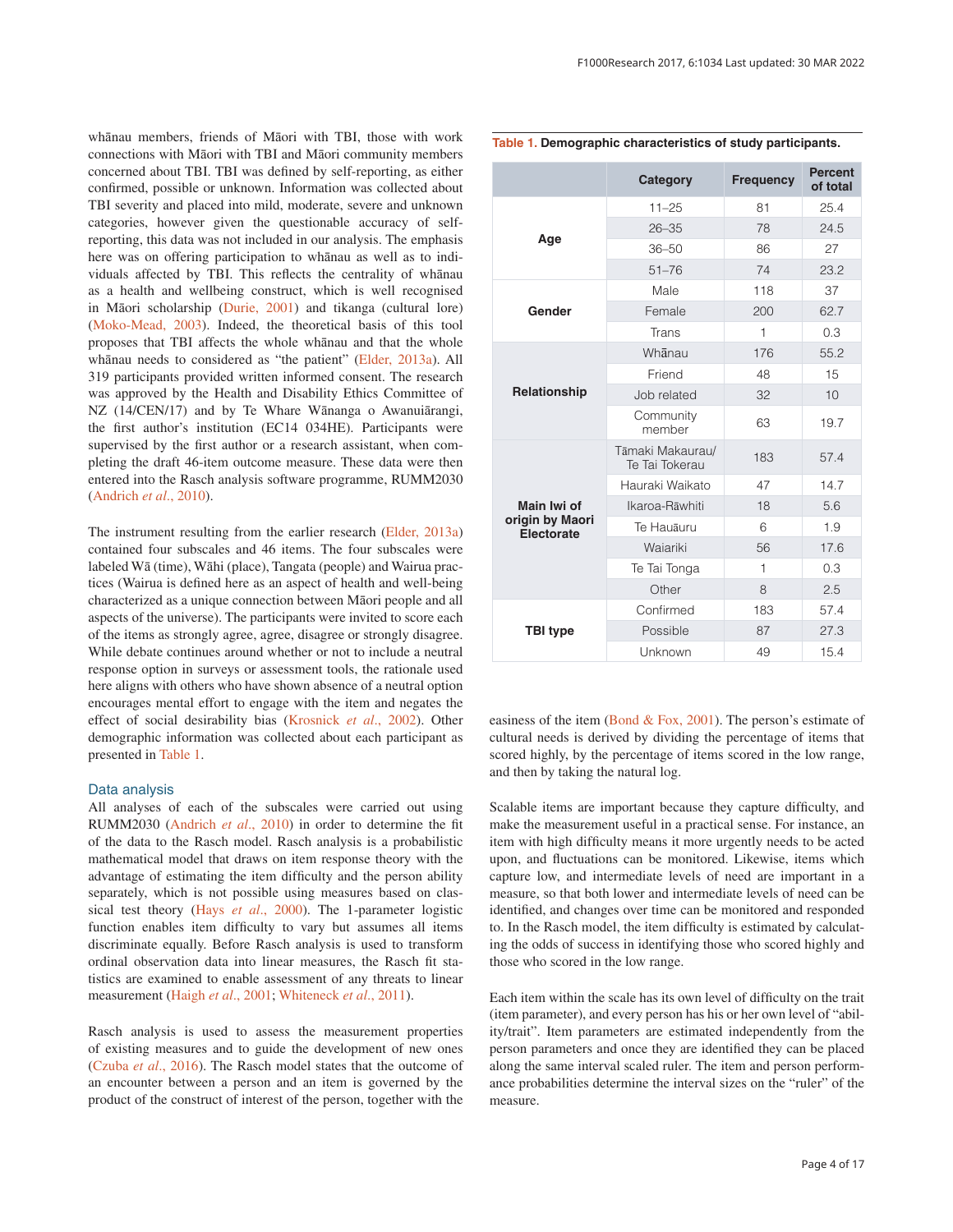A number of tests were performed to assess the fit of the subscales to the Rasch model. Fit to the assumptions of the model can have a number of contributing factors which are explained in detail elsewhere [\(Andrich, 1988; Bond & Fox, 2001](#page-11-0); [Kersten & Kayes,](#page-12-0) [2011](#page-12-0); [Tennant & Conaghan, 2007](#page-12-0)). It is important to note that 'misfit' should not be taken to mean that the item has no merit or is of no interest, but rather that it does not fit the unidimensional structure of a measure (or in this case domain). If this is the case, collapsing scores or moving an item to a different domain is considered, for items that do not fit but add discriminatory information. Table 2 presents a brief overview of the central Rasch analytical concepts and the actions that can be taken in the case of conditions not being met for the transfer from ordinal to linear scores.

For Rasch analyses, reasonably well-targeted samples of 150 are reported to have 99% confidence that the estimated item difficulty is within  $\pm \frac{1}{2}$  logit, and n=243 for poorly targeted samples [\(Linacre, 1994](#page-12-0)). Our sample of 319 was therefore optimal for the purpose of this analysis.

| <b>Concept</b>                                                               | <b>Test used</b>                                                                                                                                    | Expected results <sup>24-26,39-41</sup>                                                                                | <b>Strategies to deal with misfit</b>                                                                                                             |
|------------------------------------------------------------------------------|-----------------------------------------------------------------------------------------------------------------------------------------------------|------------------------------------------------------------------------------------------------------------------------|---------------------------------------------------------------------------------------------------------------------------------------------------|
| Item threshold ordering <sup>A</sup>                                         | Examination of the threshold<br>location and their 95%<br>confidence intervals to determine<br>significance of disordering if<br>observed visually. | Logical progression across<br>the trait being measured                                                                 | Disordered category responses<br>might have to be collapsed into one                                                                              |
| Person fit                                                                   | Mean fit residuals (SD); range                                                                                                                      | Mean close to zero and SD<br>close to 1; range -2.5 to<br>2.5 $\chi^2$ non-significant with a<br>Bonferroni correction | Person(s) might have to be<br>deleted from the dataset <sup>B</sup>                                                                               |
| Item fit                                                                     | Mean fit residuals (SD); range                                                                                                                      | Mean close to zero and SD<br>close to 1; range -2.5 to<br>2.5 $\chi^2$ non-significant with a<br>Bonferroni correction | Item might have to be deleted<br>from the subscale                                                                                                |
| Local dependency <sup>c</sup>                                                | Residual item correlation matrix<br>between all items                                                                                               | Correlations between the<br>residuals > 0.20 above the<br>average residual correlation                                 | Locally dependent items to be<br>combined into testlets                                                                                           |
| Unidimensionality                                                            | Principal component analysis<br>(PCA) of the residuals <sup>D</sup>                                                                                 | The 95% CI of the proportion<br>of significant tests should<br>include 5%                                              |                                                                                                                                                   |
| Reliability index                                                            | Person Separation Index                                                                                                                             | Values of ≥0.70 good for<br>group comparisons (e.g. in<br>research trials); ≥0.85 for<br>individual clinical use.      | Not applicable                                                                                                                                    |
| Overall fit to the Rasch<br>model                                            | Item-trait interaction $\chi^2$                                                                                                                     | Non-significant with a<br>Bonferroni correction                                                                        | Not applicable                                                                                                                                    |
| Targeting of the scale <sup>E</sup>                                          | Logit value; visual inspection of<br>person-item distribution map                                                                                   | Logit value above that of the<br>highest item on the subscale                                                          | Not applicable                                                                                                                                    |
| Differential item functioning<br>(DIF) by person factor<br>$(e.g. gender)^F$ | <b>ANOVA</b>                                                                                                                                        | Non-significant with a<br>Bonferroni correction                                                                        | If DIF is uniform, items to be<br>combined into testlets <sup>G</sup> or split by<br>person factor. If DIF is non-uniform<br>items to be deleted. |

## **Table 2. Brief overview of Rasch analysis concepts (adapted from [Czuba](#page-12-0)** *et al.***, 2016).**

Key:

A: Thresholds represent points where the probability of scoring either of the two adjacent categories is 50%. If it is not the case, one would observe disordered thresholds where the individual score cannot be reliably interpreted.

B: Extreme scores (much lower than -2.5, or much higher than 2.5) indicate issues with response pattern which may include: responding according to a socially desired norm, carelessness with responding or low motivation in responding. As such data would not add any meaningful information to the calibration process, it has been suggested to consider excluding extreme persons from the sample [\(Bond & Fox, 2001](#page-11-0); [Tennant & Conaghan, 2007\)](#page-12-0).

<sup>C</sup>: Local dependency occurs when a person's response to one item is reflected in their response to another item

D: Two subsets of items are identified by PCA: one with positively loading items and one with negatively loading items. Two estimates derived from these subtests are then tested by using an independent t-test. If the result is insignificant at p≤0.05, the unidimensionality is supported.

 $E$ : Targeting of the scale to the latent trait allows identification of floor and ceiling effects.

F: DIF occurs when people from different groups (for example, males and females) with equal amounts of the underlying trait do not respond to items in a similar manner.

 $G: A$  testlet is a bundle of items that share a common stimulus.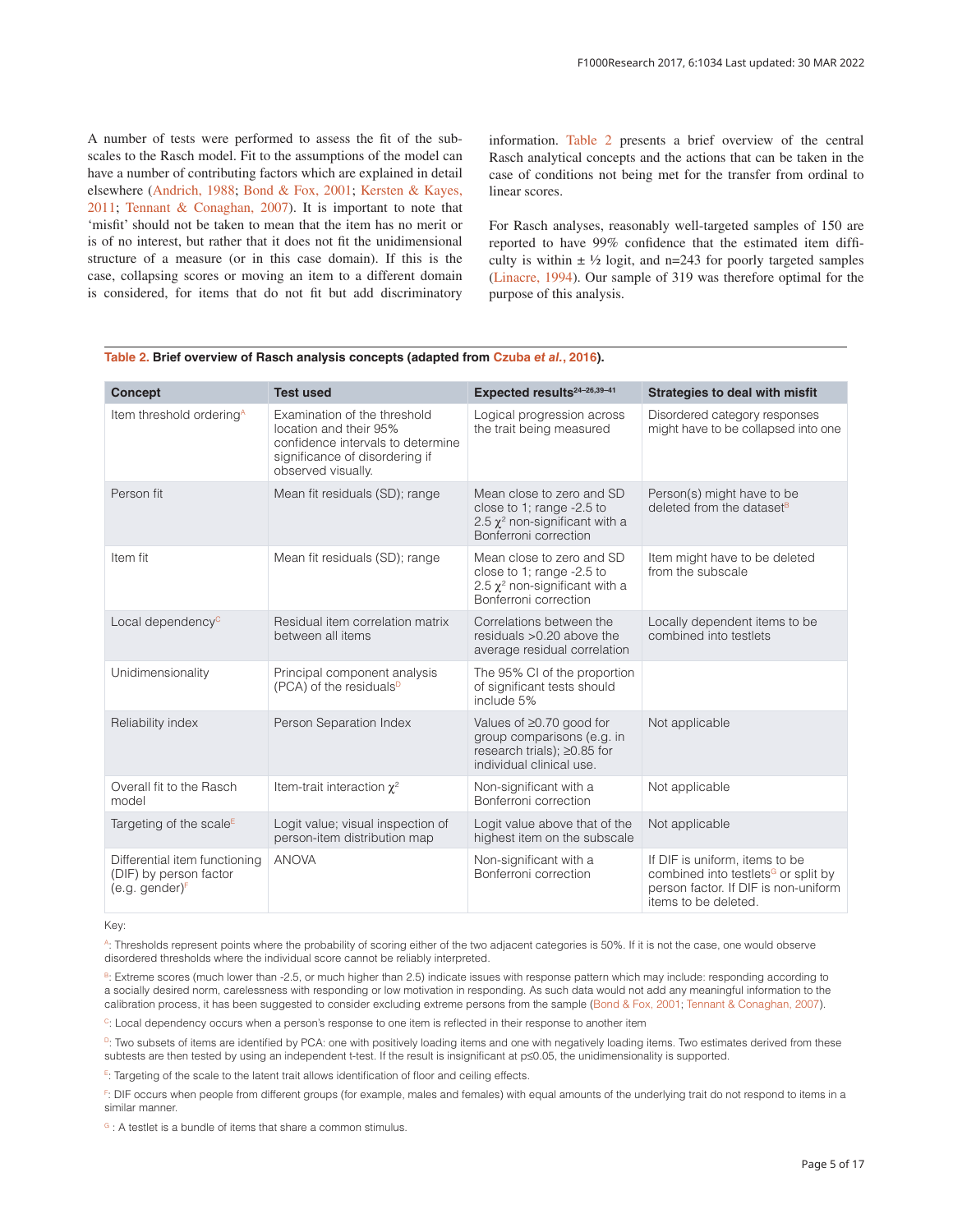### <span id="page-6-0"></span>**Results**

This section reports the analysis of results for each Te Waka Kuaka subscale separately. There were no missing data in the dataset. Please see [Supplementary File 2](#page-11-0) for the complete final version of Te Waka Kuaka, and [Supplementary File 1](#page-11-0) for the draft version, from which items were deleted.

# Wā (time)

The proposed subscale had 9 initial items all concerned with the broad concept of time. These items were not specifically linked to issues such as time to access treatment or time since injury. Rather, time in this subscale is concerned with what needs to happen first in time, the role of time in facilitating healing, taking time for a range of purposes and flexibility of time schedules.

The initial analysis of the Wā subscale showed that there were no items with statistically significant disordered thresholds, and the scale was unidimensional. However, the scale did not fit the Rasch model because of a significant (p=0.0005) item-trait interaction chi-square, and a particularly high mean persons location  $(2.8; SD=1.5)$ .  $23\%$   $(n=60)$  of the sample had extreme scores, and so were deleted from the analysis, the remainder of n=259 provided a robust sample to analyse. Deletion of the subgroup improved the mean persons location (2.3; SD=1.2), but did not result in an improvement in item-trait interaction.

Further examination of the items revealed three (items 3, 5 and 9) that were misfitting the model. Item 3, "whakawhanaungatanga (the process of making connections with others) at the beginning sets the scene for the journey" functioned differently according to iwi (tribe), with the "other" group being an outlier. Also, the item did not fit the Rasch model, with item fit residual of -2.825, and chi-square probability of 0.006. Importantly, the item seemed to identify issues already captured by items 1 (Starting the process of wairua healing is the first thing that needs to happen for our whānau), 2 (The journey of wairua healing is enhanced with time), and 8 (whakawhanaungatanga time builds, to keep hope and dreams alive). Hence, it was deleted from this subscale.

Item 5, "It is important that kaimahi (health workers) are flexible in their schedules of work", had a high fit residual (2.722; p=0.0006) indicating the item does not fit the scale. It was also deleted from the subscale.

Lastly, Item 9, "Whānau unity and strength builds healing" showed local dependency problems with item 3 "whakawhanaungatanga at the beginning sets the scene for healing". It also displayed nonuniform differential item functioning (DIF) for relationship (see [Table 1](#page-4-0)). A number of possible solutions described in Table 3 were tested, however, only deletion of the item led to solving the local dependence with item 3.

These modifications improved the fit of the Wā subscale and provided the final solution (see Table 3). The resulting 6-item scale was unidimensional and the item-trait interaction was nonsignificant ( $p= 0.1237$ ). The reliability of the subscale is relatively low (PSI=0.56). The targeting of the subscale Wā was skewed, suggesting people on average scored towards the upper end of the scale ([Figure 1](#page-7-0))

### Wāhi (place)

The proposed Wāhi subscale included 10 items concerned with aspects to do with places, such as those of cultural significance as well as clinics and hospitals.

Upon initial examination of the Wāhi subscale, it was found that the item-trait interaction chi-square was highly significant (p<0.00001) and the scale was not unidimensional. None of the items showed disordered response category thresholds. Further analysis of DIF and fit statistics revealed four items that required specific attention: items 10, 11, 16 and 17.

Table 3. Summary statistics of Rasch analysis. PSI: Person Separation Index; Alpha: Cronbach's alpha. 'First' refers to the analysis of results of the raw ordinal data; 'Final' refers to the analysis of results of the Rasch-transformed data.

| Analysis* |       | <b>Item Fit</b><br>residual | residual  | <b>Person Fit</b> | <b>Chi Square</b><br>interaction |       | <b>PSI</b> |         |                  | <b>Tests of</b><br><b>Unidimensionality 95%</b><br>CI [%] |       |                |                        |
|-----------|-------|-----------------------------|-----------|-------------------|----------------------------------|-------|------------|---------|------------------|-----------------------------------------------------------|-------|----------------|------------------------|
|           |       | <b>Mean</b>                 | <b>SD</b> | <b>Mean</b>       | <b>SD</b>                        | Value | <b>DF</b>  | p       | With<br>extremes | <b>No</b><br>extremes                                     | alpha | Lower<br>bound | <b>Higher</b><br>bound |
| Wā        | First | $-0.703$                    | 1.755     | $-0.676$          | .836                             | 44.6  | 18         | 0.0005  | 0.689            | 0.681                                                     | 0.858 | 2.0            | 7.3                    |
|           | Final | $-0.335$                    | 1.042     | $-0.645$          | 1.746                            | 17.7  | 12         | 0.1237  | 0.560            | 0.530                                                     | 0.721 | $-0.3$         | 5.0                    |
| Wahi      | First | $-0.217$                    | 2.953     | $-0.352$          | 1.154                            | 173.0 | 40         | 0       | 0.772            | 0.743                                                     | 0.853 | 1.4            | 6.2                    |
|           | Final | $-0.216$                    | 1.2326    | $-0.421$          | 1.000                            | 27.1  | 24         | 0.2976  | 0.777            | 0.739                                                     | 0.851 | 3.3            | 8.0                    |
|           | First | $-0.076$                    | 1.556     | $-0.587$          | 1.711                            | 107.0 | 60         | 0.0002  | 0.790            | 0.759                                                     | 0.841 | 3.3            | 8.0                    |
| Tangata   | Final | $-0.062$                    | 1.289     | $-0.480$          | 1.361                            | 52.1  | 27         | 0.0026  | 0.733            | 0.718                                                     | 0.862 | $-0.5$         | 4.3                    |
| Wairua    | First | $-0.284$                    | 1.598     | $-0.565$          | .560                             | 102.5 | 48         | 0.00001 | 0.784            | 0.787                                                     | 0.898 | 4.8            | 9.6                    |
|           | Final | $-0.159$                    | 1.249     | $-0.482$          | 1.371                            | 54.4  | 27         | 0.0013  | 0.733            | 0.718                                                     | 0.862 | $-0.2$         | 4.8                    |

Key:

1 : Ideally, mean fit residual statistics should be close to a mean of zero with a standard deviation of one.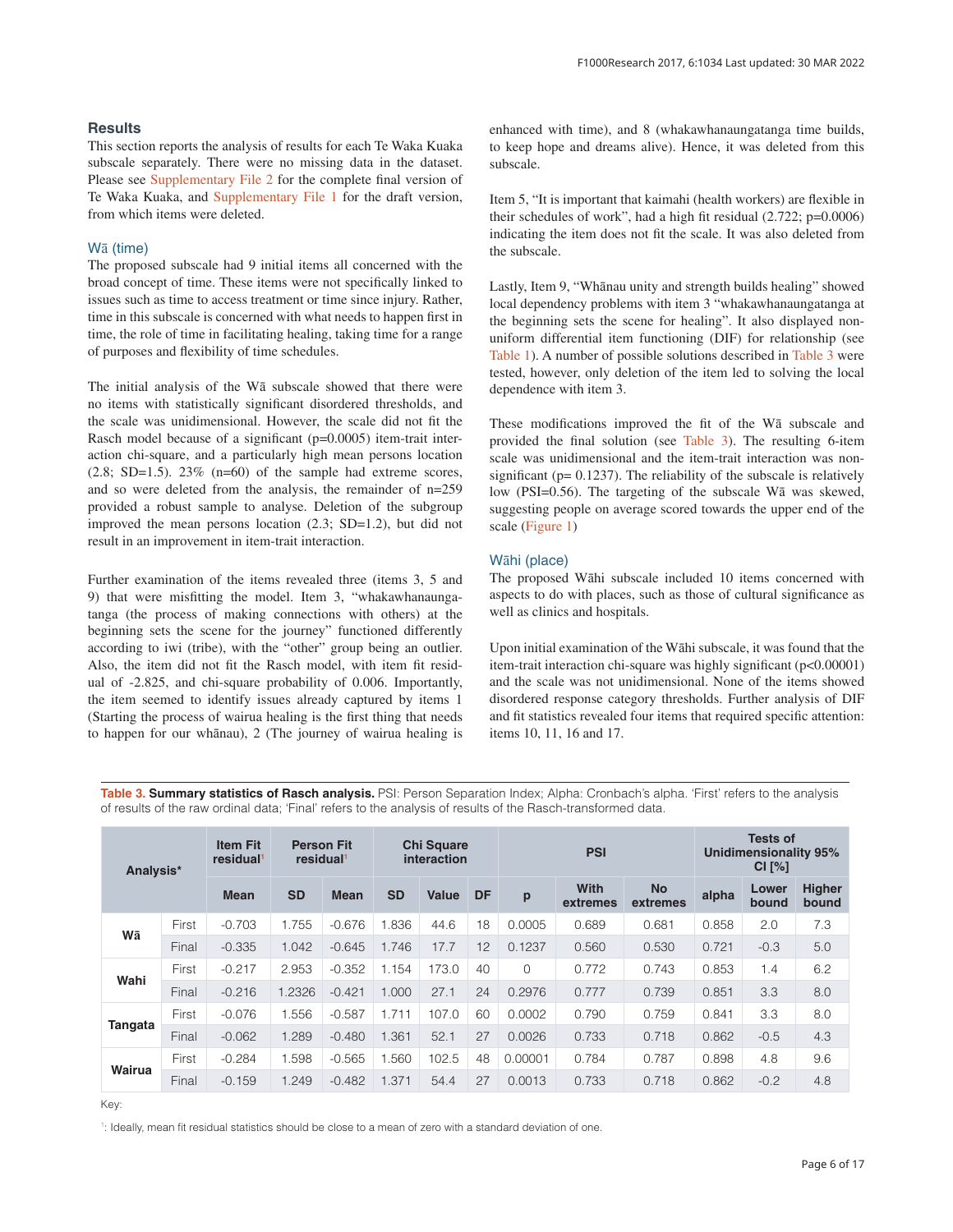<span id="page-7-0"></span>

**Figure 1. Person-Item Threshold Distribution for the Wā (time) subscale.**

Items 10, "The use of pepeha within treatment would support the healing", and item 17, "Whānau from home are an essential link with home", had uniform DIF by TBI severity. These items were combined into a testlet with item 13, "Whakaairo (carvings) teach important lessons that help with healing", which had showed non-significant DIF in an opposite direction. This resulted in these opposing directional DIF cancelling each other out.

Item 11, "Being inside buildings like hospitals does not help me", had a very high fit residual of 7.785 (p<0.00001), demonstrating it did not fit the subscale. This item was therefore removed.

Item 16, "Gathering, preparing and eating food from home is an important part of healing", showed uniform DIF by location and TBI. This item was combined into a testlet with item 19 as this item visually showed to have DIF in the opposite direction (nonsignificant), "being on the marae is a good place to start to feel strong again", and therefore these DIF in opposite directions cancelled each other out.

These modifications improved the fit of the subscales to the Rasch model and provided the final solution ([Table 3\)](#page-6-0). The final subscale had 9 items and was unidimensional, the item-trait interaction was non-significant, and no DIF was observed. The reliability of subscale Wāhi was good (PSI=0.78) and the targeting acceptable ([Figure 2\)](#page-8-0).

### Tangata (people)

This subscale is concerned with people involved with the person with TBI and their whānau and had a total of 15 statements.

The initial analysis of the Tangata subscale showed that the scale was unidimensional and none of the items had statistically significant disordering of response categories thresholds. However, the scale did not fit the Rasch model with statistically significant item-trait interaction chi-square (p=0.0002).

Further examination revealed three pairs of items with high residual correlations. Item 22, "Within whānau there are a lot of resources", was locally dependent (residual correlation  $= 0.25$ ) on item 23, "within the whānau is the rongoā" (rongoā is the Māori word for medicine). From a theoretical point of view, these two items consider two very similar concepts. However, item 23 is focused more specifically on the healing process, whereas item 22 (Within whānau there are a lot of resources) is much less specific as to what sort of resources might be available, when and for what purpose. Furthermore, item 23 showed a better spread on the latent trait of interest (3.8 versus 2.8 logits). Therefore, item 22 was deleted from this subscale.

Item 26, "Māori have a different point of view from Pākehā (non-Māori of European ancestry)", was locally dependent upon item 27 (0.405) "Māori cultural needs are different from Pākehā". Theoretically, cultural needs secondary to the culturally determined injury to wairua are critical to the functioning of this tool, in order to best understand how whānau conceptualise these needs. While asking about similar issues, item 27 more specifically asks about cultural needs, whereas item 26 was more vague, referring only to a different point of view. Hence, the decision was made to delete item 26.

Item 28, "When health workers relate to the culture of the whānau outcomes are improved", was locally dependent (residual correlation = 0.444) on item 29, "When health workers support whānau to address wairua outcomes are improved". Item 29, was deemed to be theoretically more important, because it more directly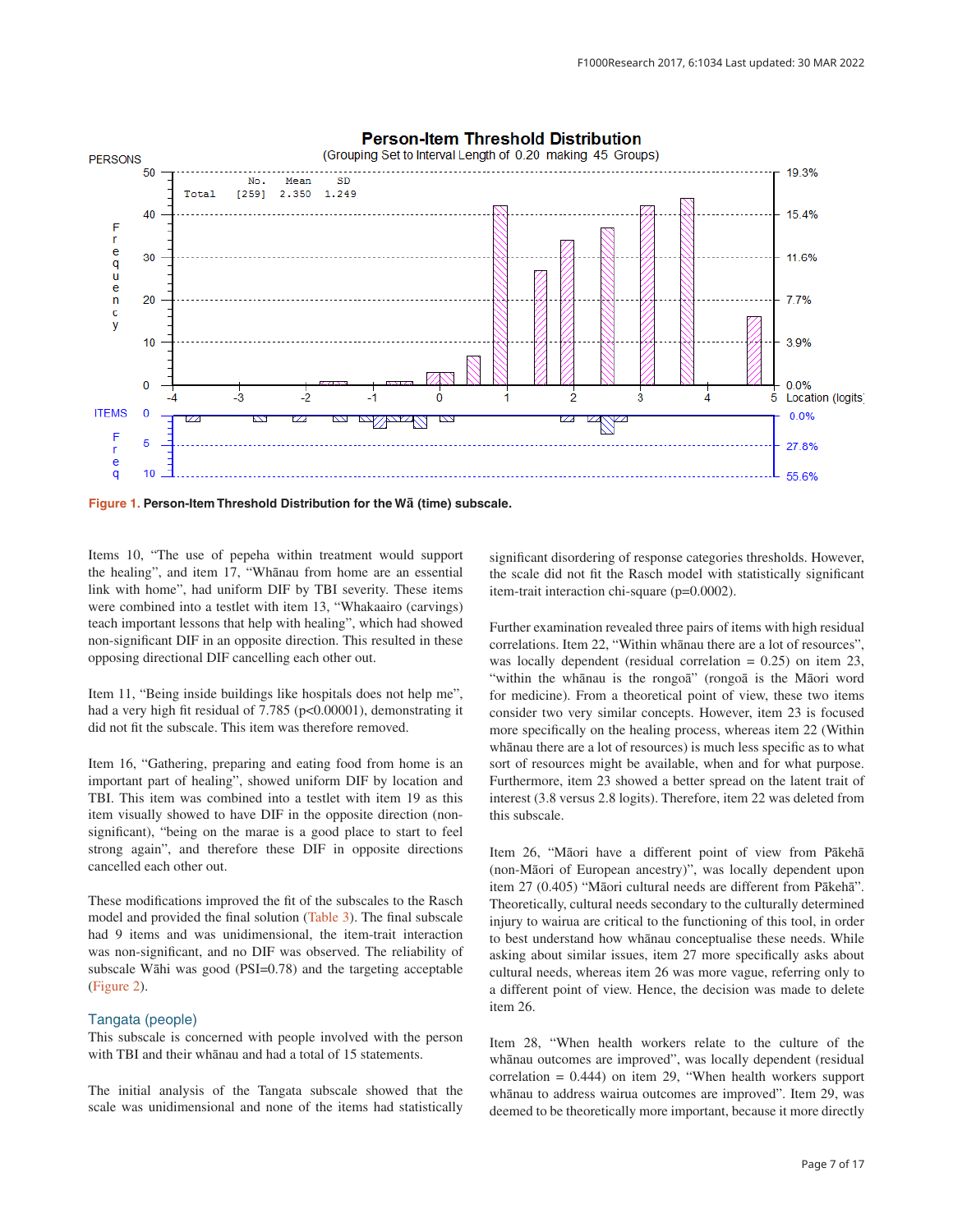<span id="page-8-0"></span>

# **Person-Item Threshold Distribution**

**Figure 2. Person-Item Threshold Distribution for the Wāhi (place) subscale.**

measures the issue of wairua, which is central to the theory of the cultural aspect of injury. Therefore, item 28 was deleted from the subscale.

Deletion of these three items improved fit of data to the model and provided the final solution ([Table 3](#page-6-0)). The item-trait interaction chisquare was non-significant, the scale was unidimensional and no DIF was observed. The reliability of the subscale Tangata was good (PSI=0.740) and the targeting was acceptable [\(Figure 3\)](#page-9-0).

#### Wairua practices

Wairua practices is a phrase used to describe activities that strengthen wairua. Wairua is an area of hauora (health and wellbeing) that conveys the unique connection between Māori and all aspects of the universe. While wairua is mentioned in other subscales, wairua is the primary focus of this subscale. This subscale consisted of 12 items.

The initial analysis of the Wairua subscale found that the scale was unidimensional, but it did not fit the Rasch model (p<0.0001). Moreover, there was one misfitting item, one item showed non-uniform DIF, two items were locally dependent and a number of items had statistically significantly disordered response category thresholds.

Item 35, "Practices that strengthen wairua are as important as clinical interventions", was found to be misfitting with chi-square p=0.00014. The item was deleted and fit to the model improved.

Examination of item 46, "Use of Te Reo Māori means wairua is being strengthened", identified non-uniform DIF by location and statistically significant disordering of response category thresholds. The decision was made to delete this item and this improved fit to the model.

Items 43, "Romiromi (type of massage) can be a powerful healing tool", and 42, "Mirimiri (type of massage) can be a powerful healing tool", were found to be locally dependent (residual correlation = 0.638). Because these types of massage are very similar and mirimiri (massage) is more commonly known, item 42 was retained and item 43 was deleted.

Five items, 36, 38, 39, 44 and 45 showed statistically significant disordered thresholds. The lower two response categories ("strongly disagree" and "disagree") of these items were collapsed into one category. This modification further improved fit of data to the model and provided the final solution for the Wairua subscale. The scale fit the model with non-significant item-trait interaction and was unidimensional. The reliability of the scale was good (PSI=0.733) and the targeting was acceptable ([Figure 4](#page-9-0)). Scoring was modified accordingly.

#### Item difficulty

[Table 4](#page-10-0) presents the relative difficulty of each item of the Te Waka Kuaka subscales. The easier the item, the higher the expected scores are for people with high levels of investigated construct.

**Dataset 1. Data file containing responses from all participants that completed Te Waka Kuaka**

**<http://dx.doi.org/10.5256/f1000research.11500.d166175>**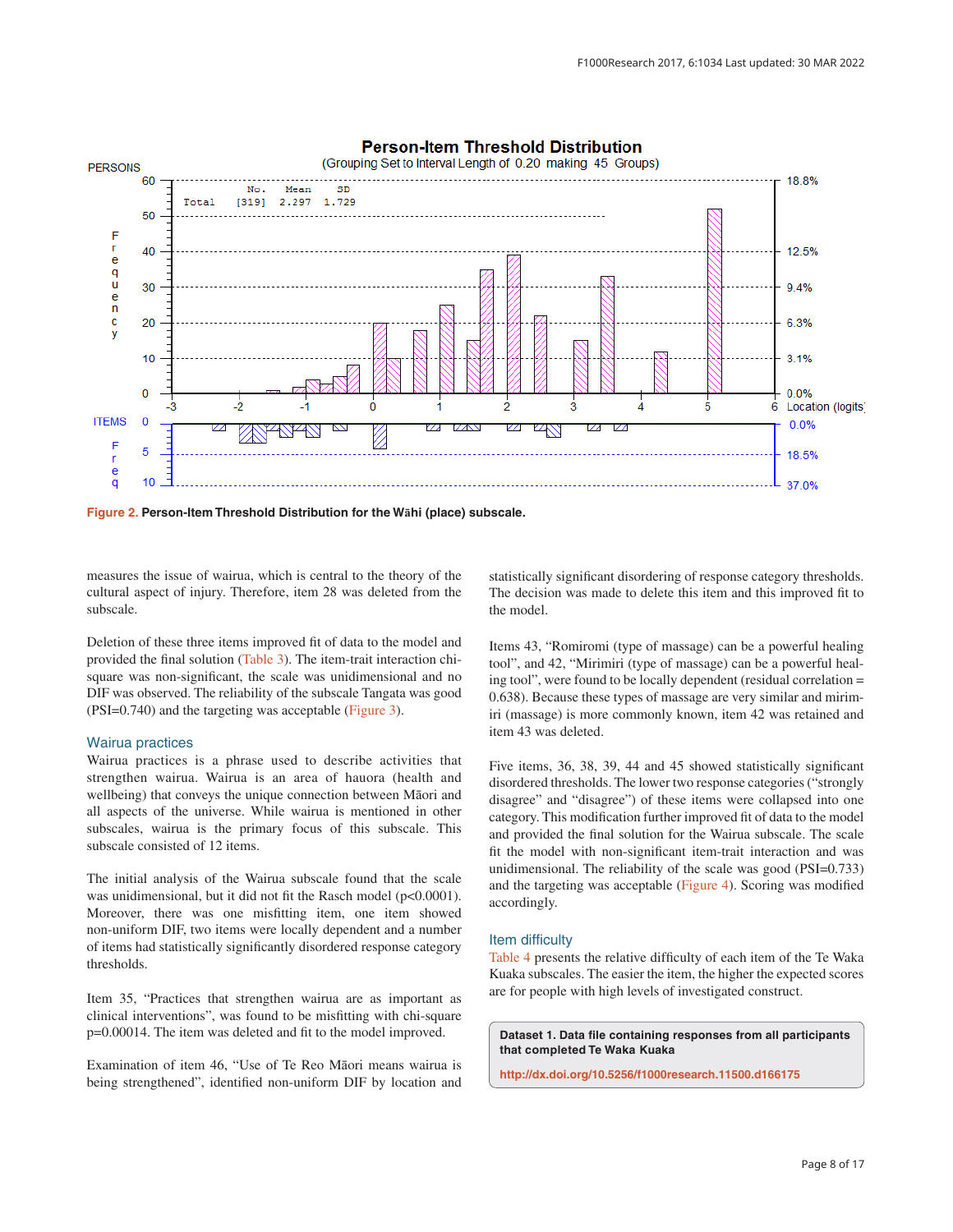<span id="page-9-0"></span>

**Figure 3. Person-Item Threshold Distribution for the Tangata (people) subscale.**



**Figure 4. Person-Item Threshold Distribution for the Wairua practices (activities that strengthen spiritual connection) subscale.**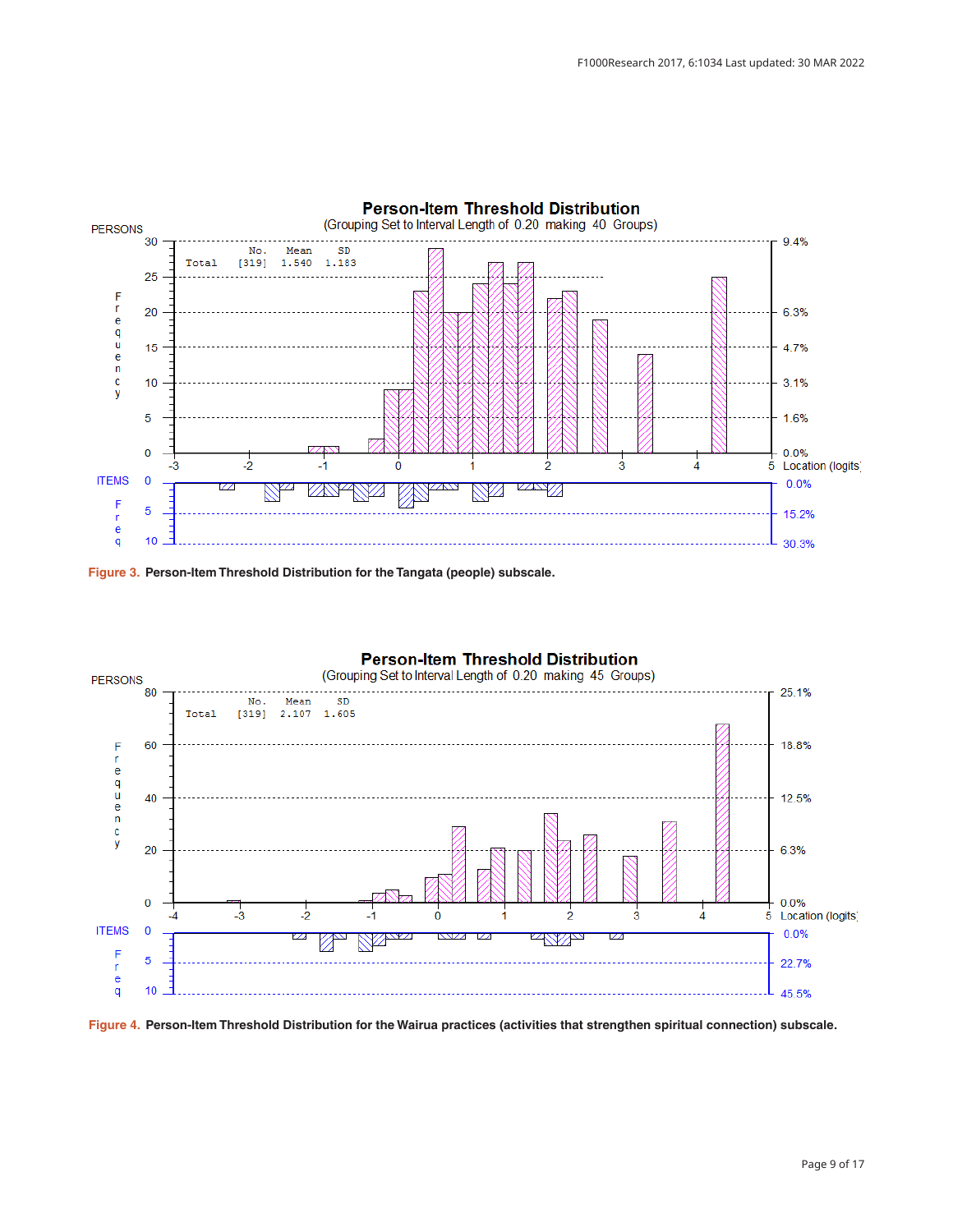| <b>Item Difficulty</b> | Wā             |                      | Wāhi        |                      | <b>Tangata</b>  |                      | <b>Wairua</b> |                      |
|------------------------|----------------|----------------------|-------------|----------------------|-----------------|----------------------|---------------|----------------------|
| <b>Less</b>            | <b>Item</b>    | Location<br>(logits) | <b>Item</b> | Location<br>(logits) | <b>Item</b>     | Location<br>(logits) | <b>Item</b>   | Location<br>(logits) |
|                        | Q8             | $-0.753$             | Q18         | $-0.583$             | Q34             | $-0.56$              | Q38           | $-0.882$             |
|                        | Q2             | $-0.165$             | Q15         | $-0.394$             | Q27             | $-0.28$              | Q36           | $-0.468$             |
|                        | Q7             | 0.03                 | $*$ Q16&19  | $-0.312$             | Q30             | $-0.271$             | Q40           | $-0.292$             |
|                        | Q <sub>6</sub> | 0.137                | *Q10&13&17  | 0.265                | Q31             | $-0.15$              | Q42           | $-0.246$             |
|                        | Q4             | 0.277                | Q12         | 0.4                  | Q <sub>33</sub> | $-0.005$             | Q39           | 0.469                |
|                        | Q <sub>1</sub> | 0.474                | Q14         | 0.623                | Q29             | 0.015                | Q44           | 0.549                |
|                        |                |                      |             |                      | Q23             | 0.06                 | Q41           | 0.559                |
|                        |                |                      |             |                      | Q <sub>21</sub> | 0.067                | Q45           | 0.581                |
|                        |                |                      |             |                      | Q32             | 0.233                |               |                      |
|                        |                |                      |             |                      | Q <sub>24</sub> | 0.35                 |               |                      |
| <b>More</b>            |                |                      |             |                      | Q <sub>25</sub> | 0.541                |               |                      |

<span id="page-10-0"></span>

|  |  | Table 4. Rasch estimates of true item difficulty. |  |  |  |  |
|--|--|---------------------------------------------------|--|--|--|--|
|--|--|---------------------------------------------------|--|--|--|--|

Key:

\*: Indicates a testlet made of two or more original NFI items. Testlet is scored by summing up the scores from included items.

#### **Discussion**

This study presents the Rasch analysis of a new measure, Te Waka Kuaka, for use in assessment of Māori cultural needs following traumatic brain injury. Given the over representation of Māori with TBI (Feigin *et al*[., 2012\)](#page-12-0) alongside Māori beliefs about the sacred quality of the head, 'he tapu te upoko', ([Moko-Mead, 2003](#page-12-0)) this scale is much needed. This investigation was done to examine the validity of Te Waka Kuaka. Our analysis identified ten items that did not fit the Rasch model and were deleted. The resulting four subscales fit the Rasch model and were unidimensional.

Very few measures developed to assess Māori specific aspects of health exist. One that has been used in the area of mental health and addictions is called "Hua Oranga" [\(Durie & Kingi, 1997](#page-12-0)). The Hua Oranga operates a well-known framework called "Te Whare Tapa Whā" (the four walled house). This framework does not have an underpinning theory. It presents four constructs, whānau (extended family), wairua (spirituality), hinengaro (mind) and tinana (body). While some analyses of the psychometric properties of this measure have been made, we are not aware of any previous measure being developed using Rasch analysis ([Harwood](#page-12-0) *et al*., 2012; [McClintock](#page-12-0)  *et al*[., 2011\)](#page-12-0). Overall, the Hua Oranga measure was developed in a different manner to Te Waka Kuaka and measures a construct of hauora, without theoretical basis, rather than four subscales based on a theory of brain injury.

From a clinical perspective, responses to a number of the items were interesting. Item 3 highlighted that there were a range of groups for whom the item functioned differently, by iwi (tribal group) and with the "other" group being an outlier. One interpretation of this is that the small non-Māori "other" group had a different

understanding of whakawhaunaungatanga. This is not unexpected, given that the concept is Māori-specific. Also, it is possible that differing iwi (tribal) groups conceptualise this activity in different ways. This finding added to a richer understanding of whanaungatanga itself. Item 11, "being inside buildings like hospitals does not help me", was a statement that came from the preliminary research. While this statement may have assisted in considerations about the location of rehabilitation processes, the item did not have explicit theoretical salience regarding the wairua aspects of the injury. These were considered better assessed by item 19 "being on marae is a good place to start to feel strong again". The negative frame of the statement ("does not help me") was thought to contribute to a different perception of the item by participants, compared to the positively framed items.

The lower PSI (0.56) of the Wā subscale indicates that most of the participants scored those items highly. The heterogeneity of the participants resulted from the wide range of iwi (tribal) affiliations represented, arising from different parts of Aoeatoa, New Zealand. This also meant a range of competencies in Te Reo Māori were represented. Despite this heterogeneity, the importance of the concept of time was evident from the likelihood that these items would be highly endorsed. Recognition of responses to items in this subscale, especially those most strongly endorsed, is of clinical importance and can directly inform priorities in subsequent management strategies.

The spread of difficulty of Te Waka Kuaka items was relatively narrow: between -1 and 1 (see Table 4). Including deleted items did not affect the spread. Similarly, it is possible that because the method of deriving the items was culturally conservative, that is,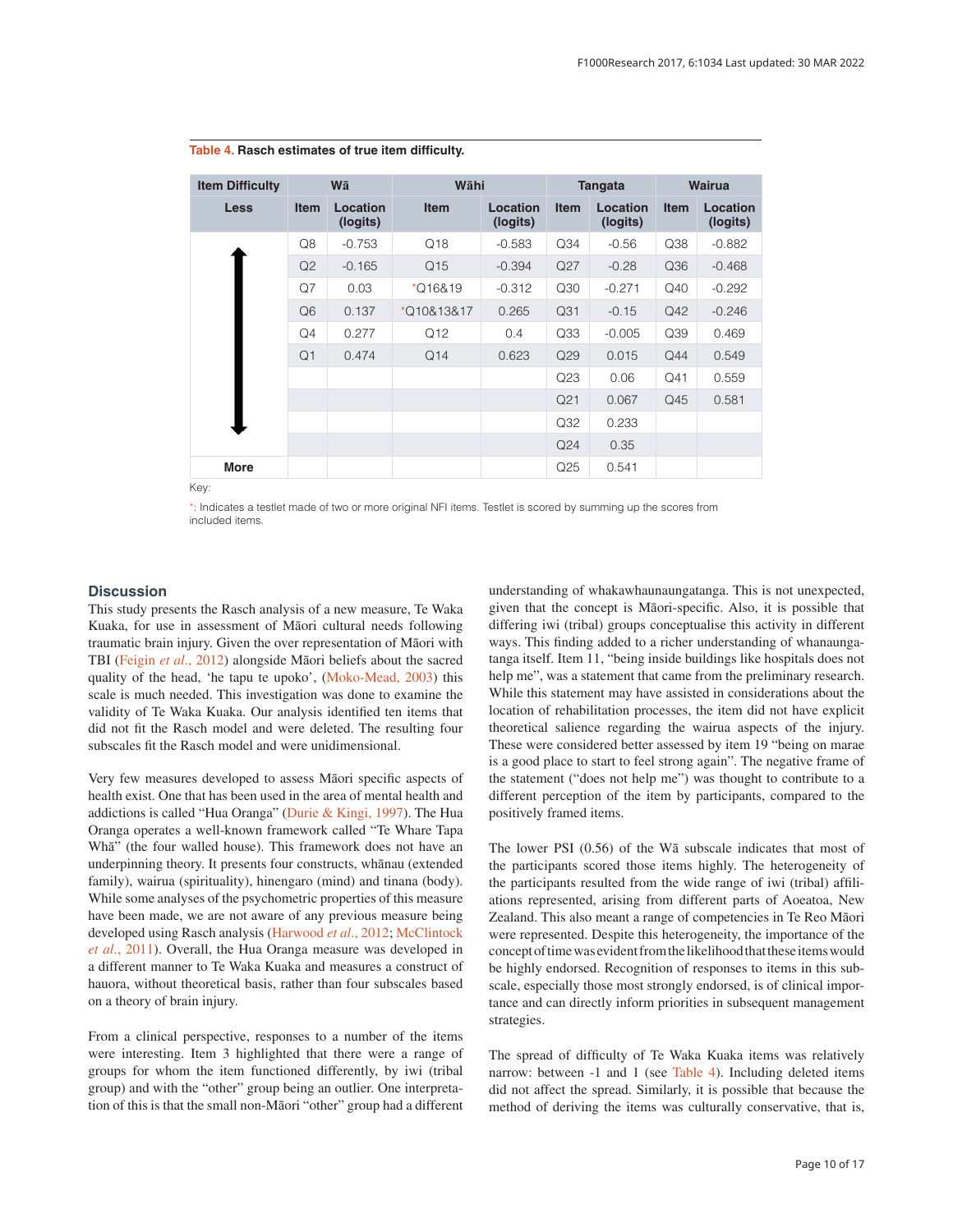<span id="page-11-0"></span>developed on marae (traditional meeting houses), albeit urban, rural and remote, the items do not address Māori cultural needs that are either very easy and or very difficult to endorse. Given the positive skew in this sample, further testing could be undertaken with people who are less in touch with their Māori cultural identity. We hypothesise that the sample would score more towards the lower end of the Te Waka Kuaka subscales.

One of the limitations of the study was that the wider sample of possible participants is unknown, so no response rate can be calculated. However, given the large sample size the analysis itself remains robust.

Dissemination of the findings of the analysis to research partners, namely health and education providers in the Māori community, has led to widespread requests for use of Te Waka Kuaka in settings outside of TBI rehabilitation. This is an unexpected development. One approach being considered is to develop a further study protocol to collect this data. Analysis would then enable better understanding of the scope of the tool's application.

Clinical implications of the use of the tool are significant. By being able to clearly and quickly identify the immediate needs of the whānau means that the whānau themselves and the health workers can focus on addressing those needs without delay. How these needs change can be easily reviewed and this can in turn guide further tailoring of supports. Given the theoretical importance of addressing the cultural aspect of TBI, namely the injury to wairua, it is vital to ensure these cultural needs are thoroughly monitored and responded to. In this way, healing the cultural injury is likely to improve the recovery process, as well as outcomes for the whānau.

#### **Conclusions**

Te Waka Kuaka is a new measure that has been in development to assess the cultural needs of Māori with TBI. This paper reports the Rasch analysis phase. Our findings show that the revised subscales are unidimensional and fit the Rasch model. Te Waka Kuaka can now enable valid and accurate measurement of Māori cultural needs following TBI. Future research examining the responsiveness of Te Waka Kuaka would be a useful addition to better understanding the applicability of this measure.

#### **Data availability**

**Dataset 1. Data file containing responses from all participants that completed Te Waka Kuaka. DOI,** [10.5256/f1000research.](http://dx.doi.org/10.5256/f1000research.11500.d166175) [11500.d166175](http://dx.doi.org/10.5256/f1000research.11500.d166175) **[\(Elder](#page-12-0)** *et al.***, 2017).**

#### Author contributions

HE devised and carried out research, analysis and writing of paper. KC assisted with analysis and writing up of paper. PK assisted in design, analysis support and writing of paper. AC assisted in analysis, support and writing up of paper. KM assisted in writing of paper.

#### Competing interests

No competing interests were disclosed.

#### Grant information

This research was funded by the Health Research Council of NZ [14-060].

*The funders had no role in study design, data collection and analysis, decision to publish, or preparation of the manuscript.*

#### **Acknowledgments**

The authors thank Te Hiku Hauora, Whakawhiti Ora Pai, Te Kura Reo ki Ōtaki, Te Kura Reo ki Kahungunu, Te Pīnakitangi ki te Reo Kairangi, Kearoa Mokaraka, Raumāhoe Ani Morris, Whaea Moe Milne, Health Research Council of NZ.

#### **Supplementary material**

**Supplementary File 1: Te Waka Kuaka: original 46-item draft measure.** [Click here to access the data](https://f1000researchdata.s3.amazonaws.com/supplementary/11500/6a868303-ebc9-4f93-9c52-38feb75a06d8.xlsb).

**Supplementary File 2: Te Waka Kuaka: final 36-item bilingual version.** [Click here to access the data](https://f1000researchdata.s3.amazonaws.com/supplementary/11500/145e2c86-b514-47b1-8929-8c13a5b12e4e.docx).

#### **References**

28th Māori Battalion: **C Company haka. <http://www.28maoribattalion.org.nz/>**. 2011. **[Reference Source](http://www.28maoribattalion.org.nz/audio/c-company-haka)**

Andrich D: **Rasch Models for Measurement Series: Quantitative Applications in the Social Sciences No. 68**. London, England: Sage Publications. 1988. **[Reference Source](https://us.sagepub.com/en-us/nam/rasch-models-for-measurement/book2266)**

Andrich D, Sheridan B, Luo G: **RUMM2030 (Comupter Software and Manual).** Perth, Australia: RUMM Laboratory 2030. 2010. **[Reference Source](http://www.rummlab.com.au/rumm2020/rumm2020.html)**

Bond TG, Fox CM: **Applying the Rasch Model. Fundamental Measurement in the Human Sciences.** London, England: Lawrence Erlbaum Associates. 2001. **[Reference Source](https://www.rasch.org/rmt/rmt151c.htm)**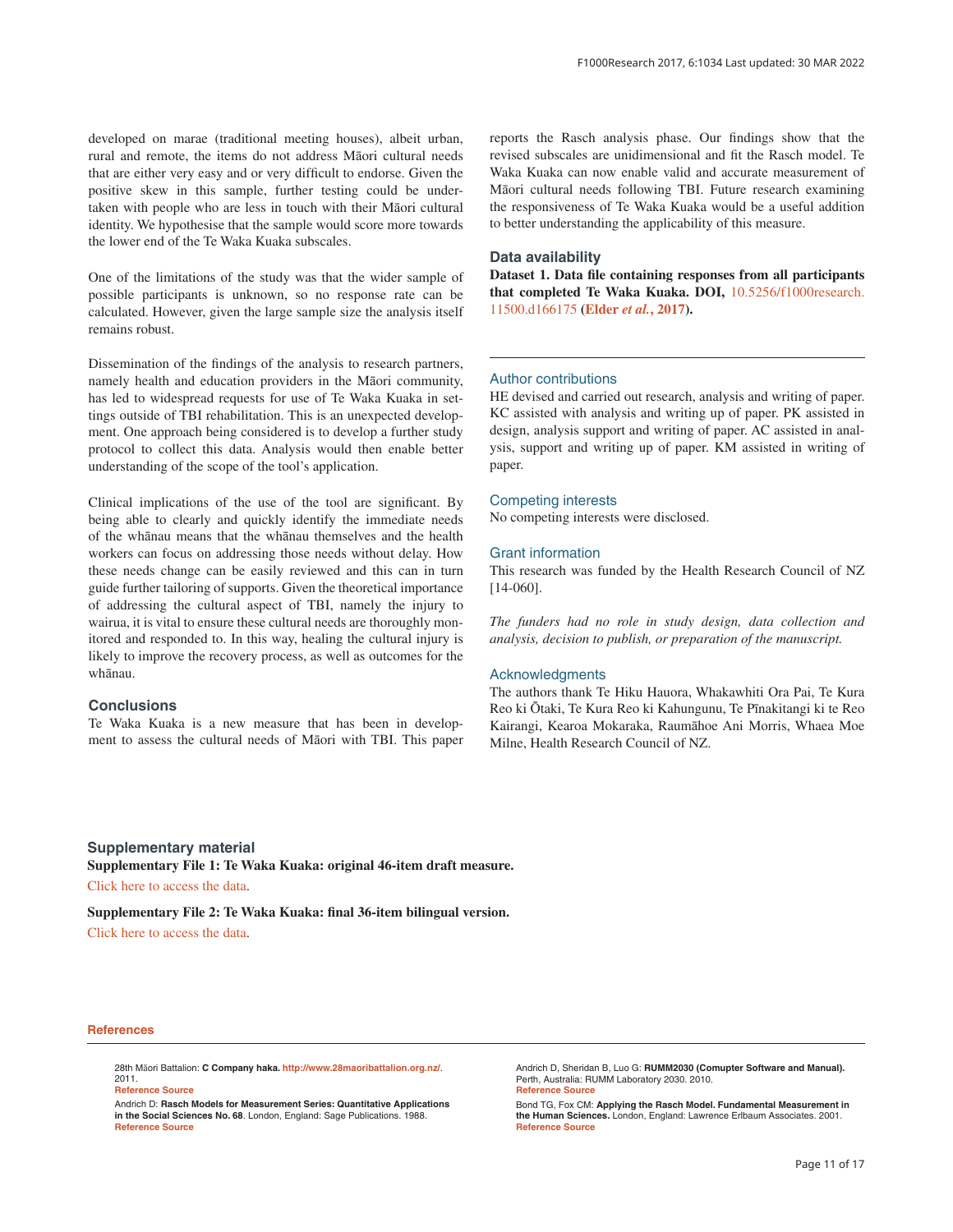<span id="page-12-0"></span>Czuba KJ, Kersten P, Kayes NM, *et al.*: **Measuring Neurobehavioral Functioning in People With Traumatic Brain Injury: Rasch Analysis of Neurobehavioral Functioning Inventory.** *J Head Trauma Rehabil.* 2016; **31**(4): E59–68. **[PubMed Abstract](http://www.ncbi.nlm.nih.gov/pubmed/26394297)** | **[Publisher Full Text](http://dx.doi.org/10.1097/HTR.0000000000000170)** | **[Free Full Text](http://www.ncbi.nlm.nih.gov/pmc/articles/4949000)**

Dudley M: **[Developing a Māori theory of dementia as the basis of culturally robust neuropsychological testing for ageing Māori].** 2016.

Durie M: **Mauri ora, dynamics of Māori health.** Auckland: Oxford University Press. 2001.

#### **[Reference Source](http://www.worldcat.org/title/mauri-ora-the-dynamics-of-maori-health/oclc/51009298)**

Durie M: **Understanding health and illness: research at the interface between science and indigenous knowledge.** *Int J Epidemiol.* 2004; **33**: 1138–1143. **[PubMed Abstract](http://www.ncbi.nlm.nih.gov/pubmed/15218015)** | **[Publisher Full Text](http://dx.doi.org/10.1093/ije/dyh250)**

Durie M, Kingi TK: **A framework for measuring Māori mental health outcomes.** Retrieved from Wellington; 1997. **[Reference Source](http://www.moh.govt.nz/notebook/nbbooks.nsf/0/567936DB7B6D4D57CC25711D0007C250/$file/A framework for measuring maori mental.pdf)**

Elder H: **An examination of Maori tamariki (child) and taiohi (adolescent) traumatic brain injury within a global cultural context.** *Australas Psychiatry.* 2012; **20**(1): 20–23.

#### **[PubMed Abstract](http://www.ncbi.nlm.nih.gov/pubmed/22357670)** | **[Publisher Full Text](http://dx.doi.org/10.1177/1039856211430147)**

Elder H: **Indigenous theory building for Māori children and adolescents with traumatic brain injury and their extended family.** *Brain Impairment.* 2013a; **14**(3): 406–414.

#### **[Publisher Full Text](http://dx.doi.org/10.1017/Brimp.2013.28)**

Elder H: **Te Waka Oranga. An indigenous intervention for working with Māori children and adolescents with traumatic brain injury.** *Brain Impairment.* 2013b; **14**(3): 415–424.

#### **[Publisher Full Text](http://dx.doi.org/10.1017/BrImp.2013.29)**

Elder H, Kersten P: **Whakawhiti Kōrero, a Method for the Development of a Cultural Assessment Tool, Te Waka Kuaka, in Māori Traumatic Brain Injury.** *Behav Neurol.* 2015; **2015**: 8, 137402.

#### **[PubMed Abstract](http://www.ncbi.nlm.nih.gov/pubmed/26576070)** | **[Publisher Full Text](http://dx.doi.org/10.1155/2015/137402)** | **[Free Full Text](http://www.ncbi.nlm.nih.gov/pmc/articles/4631859)**

Elder H, Czuba K, Kersten P, *et al.*: **Dataset 1 in: Te Waka Kuaka, Rasch analysis of a cultural assessment tool in traumatic brain injury in Māori.** *F1000Research.* 2017.

#### **[Data Source](http://dx.doi.org/10.5256/f1000research.11500.d166175)**

Elder H, Kersten P, McPherson K, *et al.*: **Making time: deeper connection, fuller stories, best practice.** *Annals of Psychiatry and Mental Health.* 2016; **4**(6): 1079–1082.

#### **[Reference Source](http://eprints.brighton.ac.uk/16204/1/Elder 2016 Making Time... Aug 16.pdf)**

Feigin VL, Theadom A, Barker-Collo SL, *et al.*: **Incidence of traumatic brain injury in New Zealand: a population-based study.** *Lancet Neurol.* 2013; **12**(1): 53–64.

#### **[PubMed Abstract](http://www.ncbi.nlm.nih.gov/pubmed/23177532)** | **[Publisher Full Text](http://dx.doi.org/10.1016/S1474-4422(12)70262-4)**

Friedly J, Akuthota V, Amtmann D, *et al.*: **Why disability and rehabilitation specialists should lead the way in patient-reported outcomes.** *Arch Phys Med Rehabil.* 2014; **95**(8): 1419–1422.

# **[PubMed Abstract](http://www.ncbi.nlm.nih.gov/pubmed/24732170)** | **[Publisher Full Text](http://dx.doi.org/10.1016/j.apmr.2014.03.022)**

Haigh R, Tennant A, Biering-Sorensen F, *et al.*: **The use of outcome measures in physical medicine and rehabilitation within Europe.** *J Rehabil Med.* 2001; **33**(6): 273–278.

#### **[PubMed Abstract](http://www.ncbi.nlm.nih.gov/pubmed/11766957)** | **[Publisher Full Text](http://dx.doi.org/10.1080/165019701753236464)**

Harwood M: **Rehabilitation and indigenous peoples: the Māori experience.**

#### *Disabil Rehabil.* 2010; **32**(12): 972–977. **[PubMed Abstract](http://www.ncbi.nlm.nih.gov/pubmed/20387994)** | **[Publisher Full Text](http://dx.doi.org/10.3109/09638281003775378)**

Harwood M, Weatherall M, Talemaitoga A, *et al.*: **An assessment of the Hua Oranga outcome instrument and comparison to other outcome measures in an intervention study with Maori and Pacific people following stroke.** *N Z Med J.* 2012; **125**(1364): 57–67. **[PubMed Abstract](http://www.ncbi.nlm.nih.gov/pubmed/23242398)**

Hays RD, Morales LS, Reise SP: **Item response theory and health outcomes measurement in the 21st century.** *Med Care.* 2000; **38**(9 Suppl): II28–42. **[PubMed Abstract](http://www.ncbi.nlm.nih.gov/pubmed/10982088)** | **[Publisher Full Text](http://dx.doi.org/10.1097/00005650-200009002-00007)** | **[Free Full Text](http://www.ncbi.nlm.nih.gov/pmc/articles/1815384)**

#### Kersten P, Kayes NM: **Outcome measurement and the use of Rasch analysis, a statistics-free introduction.** *New Zealand Journal of Physiotherapy.* 2011; **39**(3): 92–99.

#### **[Reference Source](http://aut.researchgateway.ac.nz/handle/10292/2654)**

Krosnick JA, Holbrook AL, Berent MK, *et al.*: **The impact of "no opinion" response options on data quality: Non-attitude reduction or an invitation to satisfice?** *Public Opin Quart.* 2002; **66**(3): 371–403. **[Publisher Full Text](http://dx.doi.org/10.1086/341394)**

Linacre JM: **Sample size and item calibration [or Person Measure] stability.** *Rasch Measurement Transactions.* 1994; **7**(4): 328. **[Reference Source](http://www.rasch.org/rmt/rmt74m.htm)**

McClintock K, Mellsop G, Kingi T: **Development of a culturally attuned psychiatric outcome measure for an indigenous population.** *International journal of Culture and Mental Health.* 2011; **4**(2): 128–143. **[Publisher Full Text](http://dx.doi.org/10.1080/17542863.2010.537484)**

Moko-Mead H: **Tikanga Māori, living by Māori values.** Wellington: Huia. 2003. **[Reference Source](https://books.google.co.in/books?id=XXa3fXxLshMC&printsec=frontcover&source=gbs_ge_summary_r&cad=0#v=onepage&q&f=false)**

Norup A, Perrin PB, Cuberos-Urbano G, *et al.*: **Family needs after brain injury: A cross cultural study.** *NeuroRehabilitation.* 2015; **36**(2): 203–214. **[PubMed Abstract](http://www.ncbi.nlm.nih.gov/pubmed/26410614)** | **[Publisher Full Text](http://dx.doi.org/10.3233/NRE-151208)**

Ogden JA, McFarlane-Nathan G: **Cultural bias in the neuropsychological assessment of young Māori men.** *New Zealand Journal of Psychology.* 1997; **26**: 2–12.

#### **[Reference Source](http://www.psychology.org.nz/wp-content/uploads/NZJP-Vol262-1997-1-Ogden.pdf)**

Puente AE, Perez-Garcia M, Vilar-Lopez R, *et al.*: **Neuropsychological Assessment of Culturally and Educationally Dissimilar Individuals.** In F. En Paniagua & AM. Yamada (Eds.), *Handbook of Multicultural Mental Health: Assessment and Treatment of Diverse Populations.* (Second ed). San Diego CA, USA Academic Press, 2013; 225–241.

#### **[Publisher Full Text](http://dx.doi.org/10.1016/B978-0-12-394420-7.00012-6)**

Reeve BB, Wyrwich KW, Wu AW, *et al.*: **ISOQOL recommends minimum standards for patient-reported outcome measures used in patient-centered outcomes and comparative effectiveness research.** *Qual Life Res.* 2013; **22**(8): 1889–1905.

#### **[PubMed Abstract](http://www.ncbi.nlm.nih.gov/pubmed/23288613)** | **[Publisher Full Text](http://dx.doi.org/10.1007/s11136-012-0344-y)**

Tennant A, Conaghan PG: **The Rasch measurement model in rheumatology: what is it and why use it? When should it be applied, and what should one look for in a Rasch paper?** *Arthritis Rheum.* 2007; **57**(8): 1358–1362. **[PubMed Abstract](http://www.ncbi.nlm.nih.gov/pubmed/18050173)** | **[Publisher Full Text](http://dx.doi.org/10.1002/art.23108)**

Whiteneck GG, Dijkers MP, Heinemann AW, *et al.*: **Development of the participation assessment with recombined tools-objective for use after traumatic brain injury.** *Arch Phys Med Rehabil.* 2011; **92**(4): 542–551. **[PubMed Abstract](http://www.ncbi.nlm.nih.gov/pubmed/21367393)** | **[Publisher Full Text](http://dx.doi.org/10.1016/j.apmr.2010.08.002)**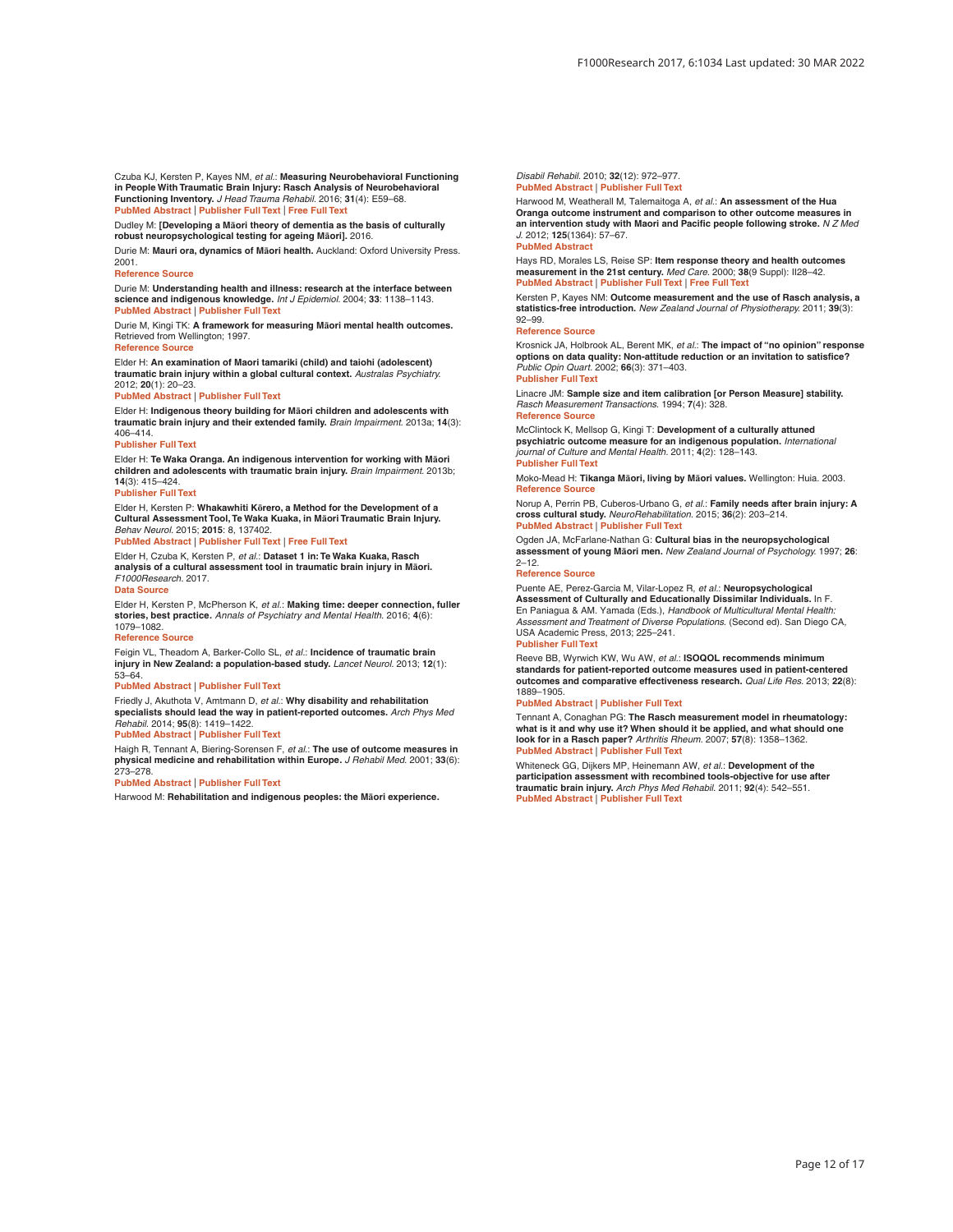# **Open Peer Review**

# **Current Peer Review Status:**  $\mathsf{X}$  ?

**Version 1**

Reviewer Report 06 October 2017

# <https://doi.org/10.5256/f1000research.12420.r24646>

**© 2017 Simblett S.** This is an open access peer review report distributed under the terms of the [Creative](https://creativecommons.org/licenses/by/4.0/) [Commons Attribution License](https://creativecommons.org/licenses/by/4.0/), which permits unrestricted use, distribution, and reproduction in any medium, provided the original work is properly cited.



# **Sara Simblett**

King's College London, London, UK

This paper reports a psychometric validation of a new measure to assess cultural needs of Māori with traumatic brain injury. It is an important piece of research that has embedded engagement with local Māori communities and their specific social and cultural context at the heart of designing the new measure. It draws on qualitative methods to generate items that are then rigorously tested using Rach analysis techniques, presenting a very thoughtful and through piece of research, which has clear practical application. This type of translational research could make a significant contribution to closing gaps in service provision and shaping new developments for clinical services that meet the needs of their service users including minority groups. There are a number of other specific strengths to this work including a very clear introduction of the Rasch analysis techniques that are described well for an audience less familiar with these approaches; and the inclusion of the raw data file as well as copies of the questionnaire items in an open access format for readers to view. Additionally, the comprehensive dataset without any missing data, which must have taken a considerable effort to collect.

Below are a few aspects that could be addressed as means of improving the paper further:

- 1. The characteristics of the sample could be expanded upon. More specifically, it is stated that participants self-reported whether or not they had experienced a traumatic brain injury (TBI). It is not clear about the severity of these injuries and, for some, the TBI was only 'possible'. I think more clarity on how this was assessed would be useful and I wonder if 'head injury' might be more accurate than 'TBI', especially if there is no medical evidence to support a head injury leading to a TBI in all cases. If this further data could be gathered and TBI diagnoses established this would considerably enhance the validity of the results reported in this paper in relation to TBI. Variables such as time post injury may moderate responses to the measure and so would also be useful contextual information.
- 2. The sample size would allow for a secondary analysis on only participants with a confirmed diagnosis of TBI. Alternatively, a clinical sample of people using TBI health services could be recruited to test the reliability of the results.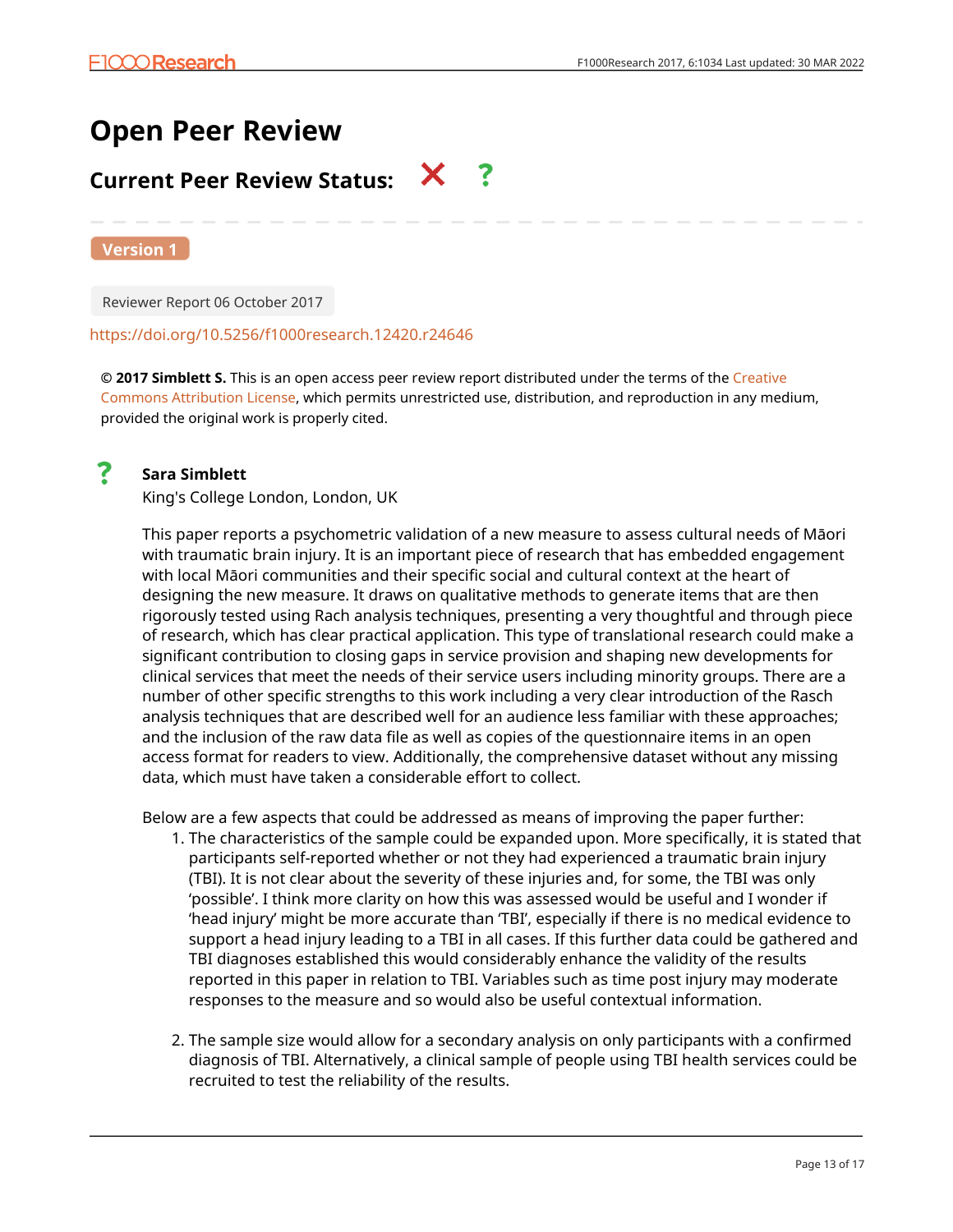- Although the supplementary file provides some further details about the qualitative 3. component of the initial development of the items, some more information would be useful within the paper itself. For example, the content of the initial interviews and the characteristics of the people including in the focus groups.
- 4. Similarly, further details about the methods of recruiting participants to answer the questionnaire would help the reader to understand the context relating to the sample selected to validate the measure.
- Details about the four subscales are described in the results section but I would have liked 5. to have read this information earlier in the methods section, when the questionnaire is introduced.
- 6. I wonder if the reader may benefit from a glossary so that they can more easily understand words that they are unfamiliar with. For example, in Table 1.
- I could not find reference to a Rasch analysis of the questionnaire as a whole. It might be 7. worth adding that the psychometric properties of the subscales were explored individual because responses to the questionnaire as a whole did not meet the requirements of the Rasch model.
- 8. In the analysis of the 'time' subscale a relatively large subgroup were removed from the analysis. I would be interested in understanding more about the characteristics of this subgroup.
- 9. The low internal consistency (PSI) for the 'time' subscale may indicate that it is measuring a number of underlying constructs. Did you perform a Rasch factor analysis to explore whether it is best divided into two dimensions? In figure 1 there seems to be two clusters of items. Only one of which is well targeted to the sample.
- 10. As a general point, the questionnaire as it stands is very long and the exploration of psychometric properties of the items individually provides an opportunity to select the 'best' items to contribute to the measure of several underlying constructs. From looking at Figures 1 and 3, for example, there seems to be a number of items where they is a consensus of endorsement – are these items best removed because they do not contribute to separating out any of the abilities of the persons in the sample?
- In the discussion the clinical implications are rightly addressed. This measure could be very 11. useful for establishing people's cultural preferences and values. However, I question whether there is likely to be change on the constructs measured as values are more likely to be disposition and not so strongly related to state, unless moderated by factors such as outlook on life more generally. I believe this is, however, scope for future research.

Thank you for the opportunity to review this paper, which describes a mixed methods approach that have enormous potential for creating valid, reliably and appropriate measure for using in rehabilitation after head injury/TBI.

# **Is the work clearly and accurately presented and does it cite the current literature?**

Yes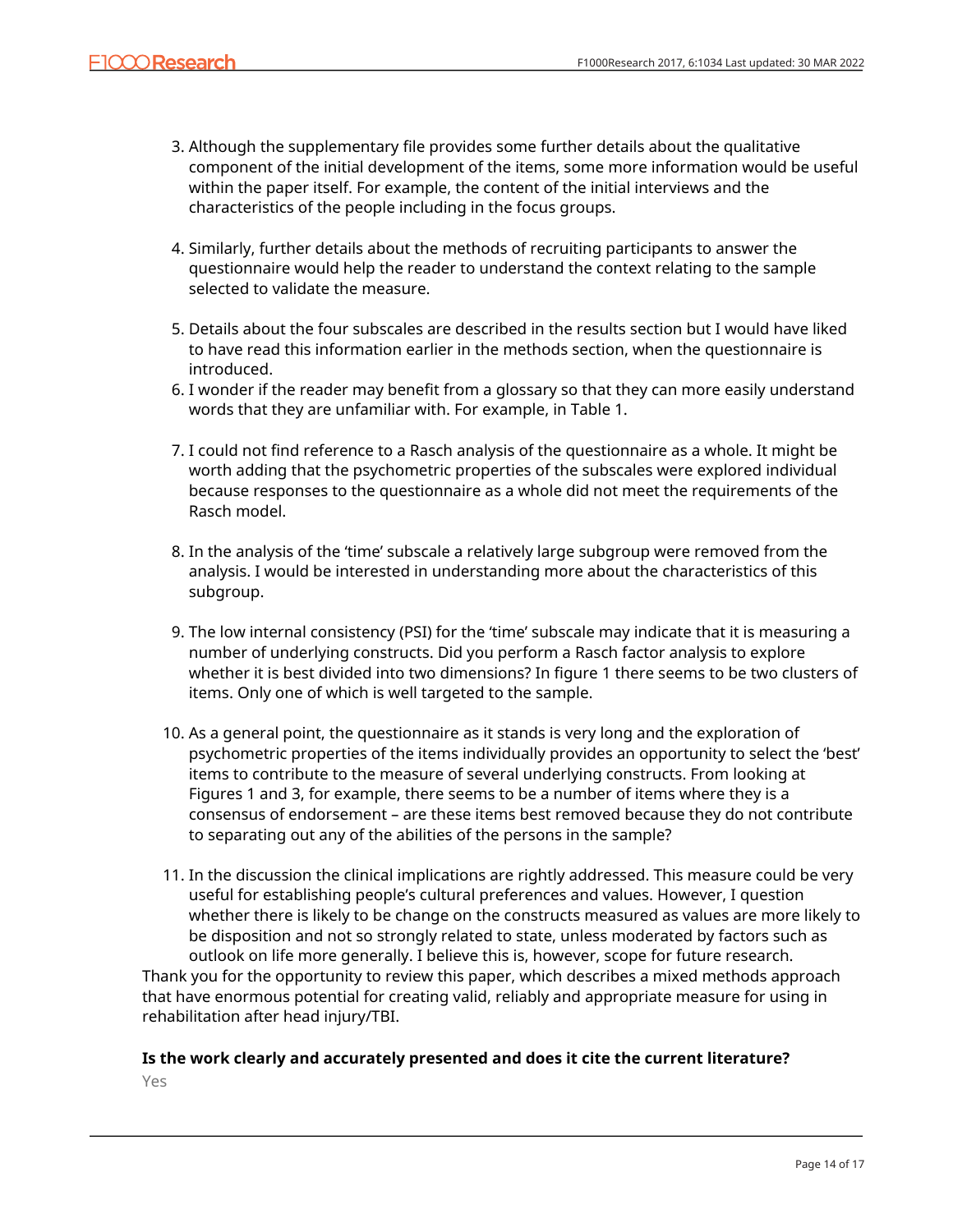# **Is the study design appropriate and is the work technically sound?**

Partly

**Are sufficient details of methods and analysis provided to allow replication by others?** Partly

**If applicable, is the statistical analysis and its interpretation appropriate?** Yes

**Are all the source data underlying the results available to ensure full reproducibility?** Yes

**Are the conclusions drawn adequately supported by the results?** Partly

*Competing Interests:* No competing interests were disclosed.

**I confirm that I have read this submission and believe that I have an appropriate level of expertise to confirm that it is of an acceptable scientific standard, however I have significant reservations, as outlined above.**

Reviewer Report 05 July 2017

<https://doi.org/10.5256/f1000research.12420.r23969>

**© 2017 McKenna S.** This is an open access peer review report distributed under the terms of the [Creative](https://creativecommons.org/licenses/by/4.0/) [Commons Attribution License](https://creativecommons.org/licenses/by/4.0/), which permits unrestricted use, distribution, and reproduction in any medium, provided the original work is properly cited.

# X.

# **Stephen McKenna**

Manchester University, Manchester, UK

I like the approach of generating statements from local people, rather than adapting measures developed in other cultures and assuming they are meaningful to the indigenous population. Also, the authors are open about the weaknesses in the scales identified by the Rasch analyses.

However, the article is very unclear about the nature of the measure they are testing or what its purpose is. Reading the literature about the instrument development the same lack of clarity is found. Is it intended for children and adolescents with TBI or for all people with TBI? The items represent health beliefs so this is not an outcomes measure. If it is measuring health beliefs do these differ dependent on the condition? As the items were not generated from people who had experienced TBI, why should the measure be relevant to a TBI population? This lack of relevance appears to explain why the four scales are poorly targeted to the study population. Clinicians and family members are notoriously poorly informed on the impact of disease on others.

As some of the study population did have a TBI it would be important to test for DIF by the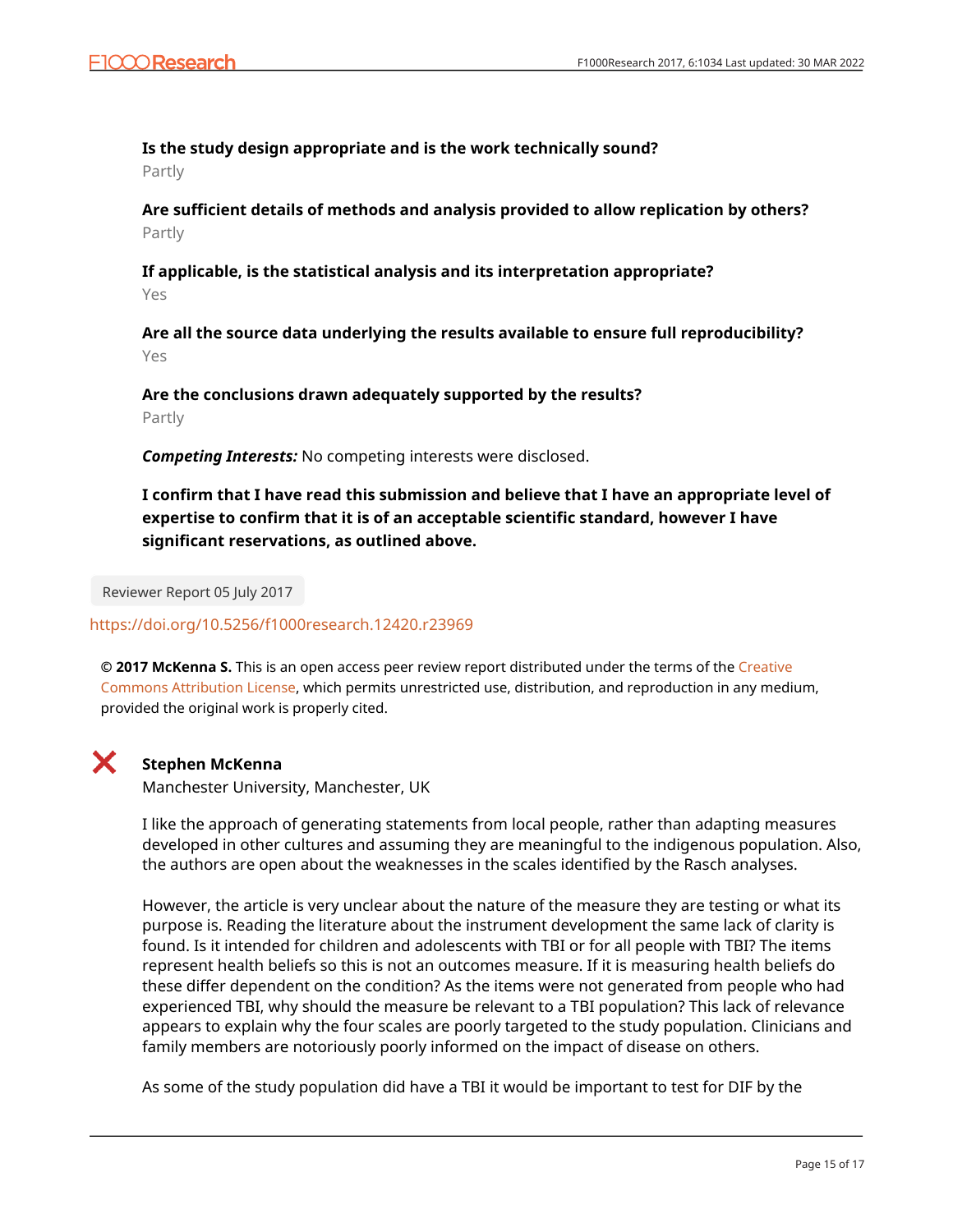presence of the condition.

To produce an instrument specific to TBI, fundamental work would need to be done with a representative sample of people who had experienced TBI.

As well as being poorly targeted, the reliability of the scales is average to poor. The poor targeting suggests that the instrument would not be responsive to changes in health beliefs, if this was an intention of the instrument.

The article covers Rasch analysis of the data. While fit to the Rasch model is fundamental to the validity of an instrument, additional analyses are required to show that the measure works as expected. For example, data should be presented showing that scores are related to perceived severity of TBI.

Much of the information in the Methods section covers work previously conducted, rather than that conducted in the present study. This should be included in the Introduction if it is deemed relevant.

**Is the work clearly and accurately presented and does it cite the current literature?** No

**Is the study design appropriate and is the work technically sound?** Partly

**Are sufficient details of methods and analysis provided to allow replication by others?** No

**If applicable, is the statistical analysis and its interpretation appropriate?**

Partly

**Are all the source data underlying the results available to ensure full reproducibility?** Yes

**Are the conclusions drawn adequately supported by the results?** No

*Competing Interests:* No competing interests were disclosed.

**I confirm that I have read this submission and believe that I have an appropriate level of expertise to state that I do not consider it to be of an acceptable scientific standard, for reasons outlined above.**